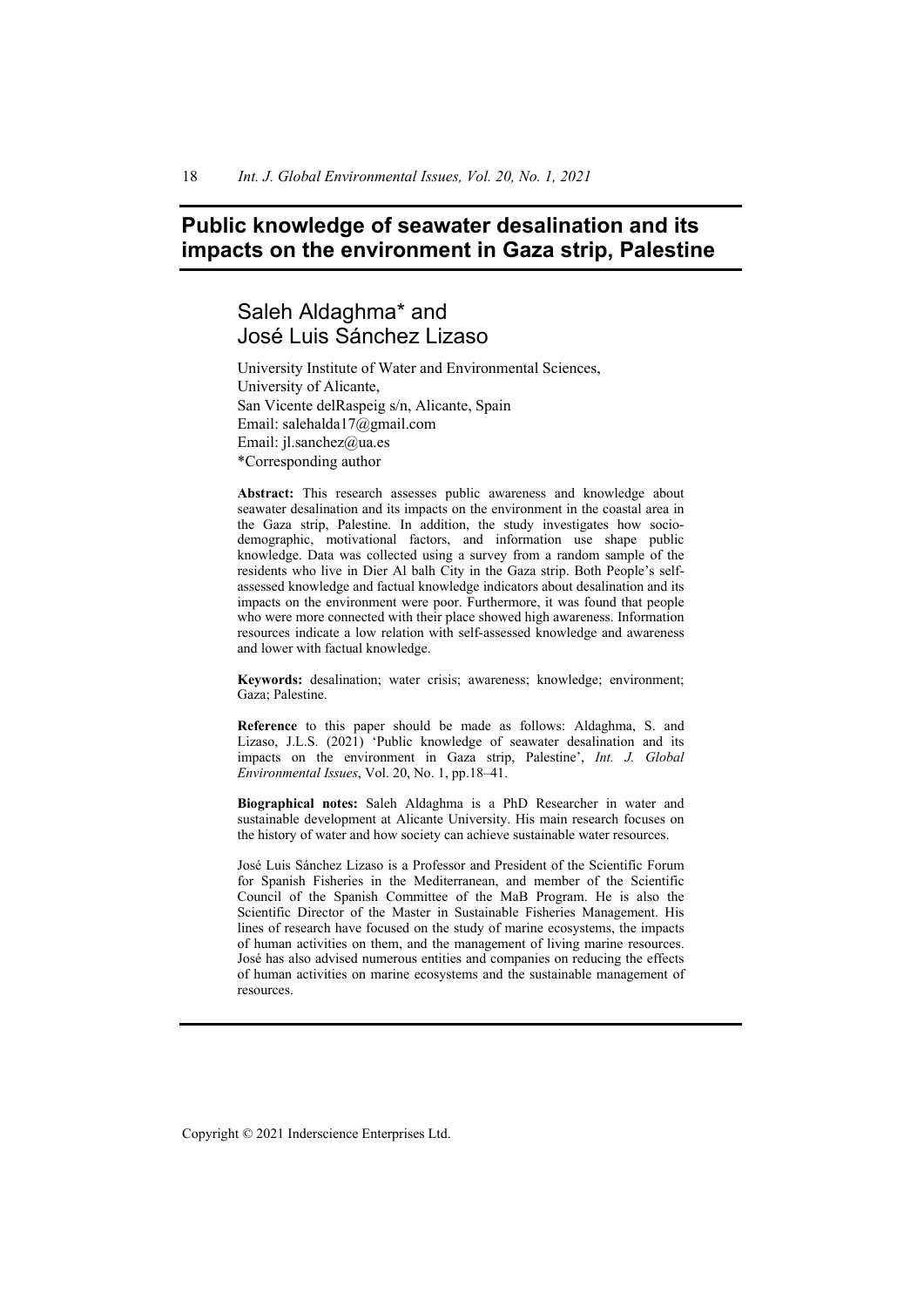#### **1 Introduction**

Many people participate in activities and behaviours that may have contrary natures and adverse effects on the environment and coastal areas. Thus, Public knowledge and environmental awareness are important issues for both society and the environment. In particular, public knowledge about the environment and its resources is necessary since it represents the quality of activities and behaviours that increase or decrease negative and positive impacts on the environment. Furthermore, the importance of environmental awareness and knowledge initiates from the fact that it is a political pressure tool for decisions and legislation related to environment protection, especially the coastal areas where many different projects may lead to harmful consequences.

Therefore, coastal populations can influence decision-makers and decision-making processes if they have the right tools. Thus, people should be aware of environmental issues if they want to participate in discussions about their territory and environment in an informed manner. Recently, the Palestinian water authority (PWA) emphasised the importance of public environmental awareness to citizens to become a helpful assistant in developing and managing areas at risk of environmental degradation. Assessing public knowledge and identifying factors that increase knowledge and awareness is critical to identifying misconceptions, knowledge gaps, and less-known societal categories. This assessment necessarily leads to improved ways of communicating information to people, making them more aware of the problems that threaten their regions and increasing their participation in changing environmental policies.

Research on public knowledge about the environment, desalination, and coastal areas is quite limited globally and in Palestine. Various studies have investigated environmental knowledge among students and the influence of attitudes towards the environment (Aminrad et al., 2013; Cruz and De La Vega 2004). In general, studies on public knowledge have investigated awareness of coastal and marine environmental issues and the influence of the nearness of residence to the sea, the use of information sources, environmental values, and socio-demographic variables on knowledge about the ocean. (Snider et al., 2010) (Duda et al., 2007)

A study by (Heck et al., 2016) examines coastal residents' awareness and knowledge about the impacts of seawater desalination on marine ecosystems in Carlsbad, California. The study explored to what extent socio-demographics, motivational factors, and information can shape people's literacy about seawater desalination and its impacts on marine life. Other studies investigated people's literacy about the ocean and how it could influence their behaviour. The most comprehensive study of public awareness of coastal area issues was conducted by (Fletcher et al., 2009), where the study examined the levels of people's knowledge about ocean issues. The study included a questionnaire for 1,233 people from the American public of different regions. The study found that people living in coastal states have higher self-knowledge of ocean issues and coastal policies and excellent knowledge of the ocean and coastal management terms, which also showed that their performance was better in ocean investigation issues. In addition, the study found a clear relationship between the location of residence and the extent of awareness and knowledge of ocean issues.

In Palestine, there were limited case studies investigating the environmental role of media and sources of information. Besides, there were some studies on general environmental problems with different causes. Although many studies investigated desalination, none of them have investigated the public knowledge on desalination's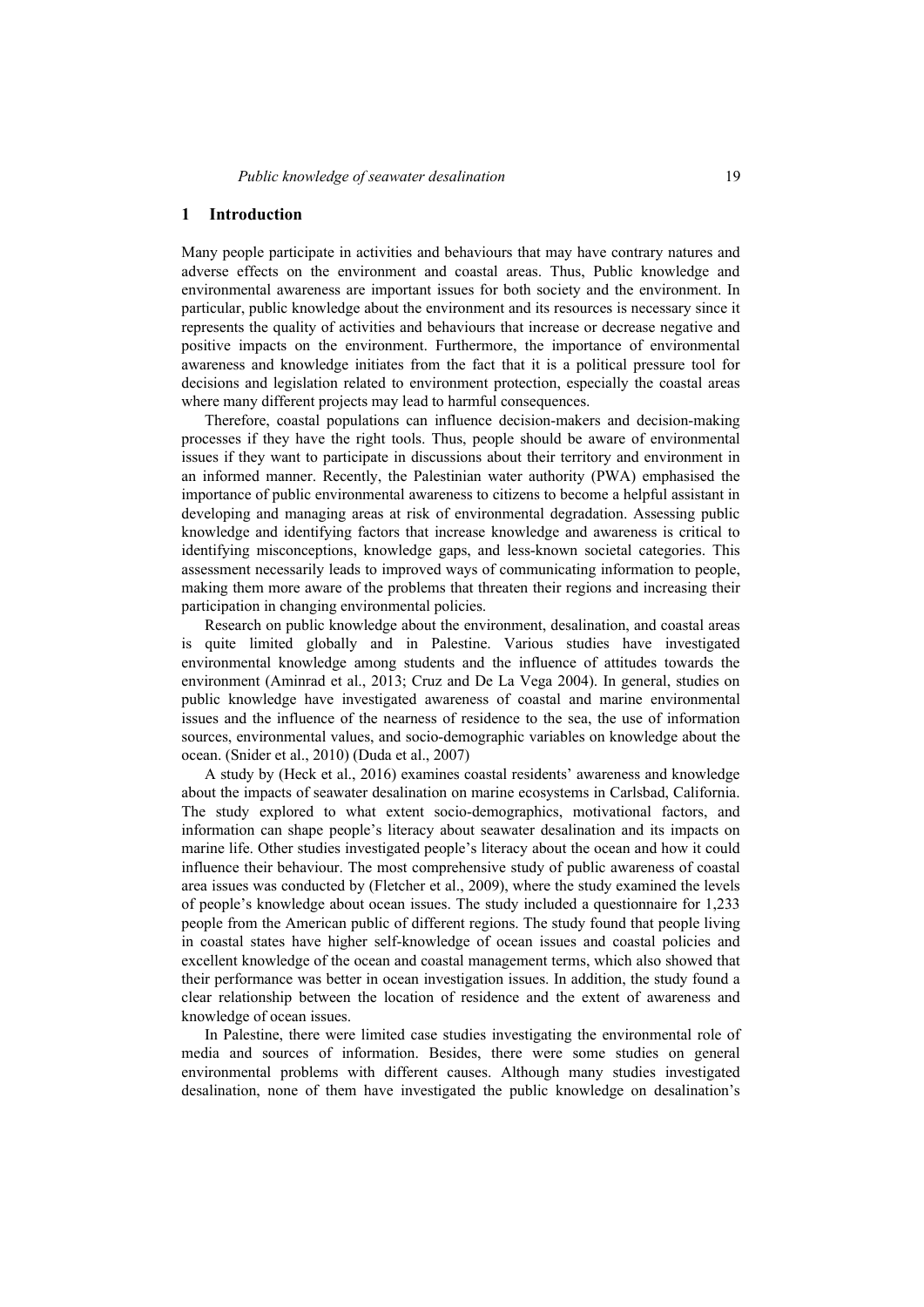impacts on the environment (Aish, 2011; Al-Agha and Mortaja, 2005; Alazaiza, 2013; Bashitialshaaer et al., 2012; "Desalination in the Gaza strip: drinking water supply and environmental impact," 2005; EIB, 2016; Chakli, 2013; Ismail, 2003; et al., 2017).

## *1.1 Public knowledge and awareness*

Although awareness and knowledge are two different words that might be used interchangeably in closely connected contexts, there is a definite distinction between them. Awareness could be considered perceiving, knowing, feeling, or attentive to events, objects, thoughts, emotions, or sensory patterns. While knowledge refers to facts, data, and skills, none heritable through expertise or education (Clayton Littlejohn, 2014). The critical distinction between awareness and knowledge is that knowledge is related to deep understanding and familiarity with an issue, whereas awareness does not imply a deep understanding.

The Oxford dictionary defines awareness as 'knowledge or perception of a state of affairs or truth.' Merriam-Webster defines awareness as knowing, feeling, experiencing, or noticing a state of affairs, condition, problem, sound, sensation, or emotion. Awareness can also be a standard knowledge or understanding of a couple of social, scientific, or political issues. Other scholars define awareness as the individual perception of what surrounds him comprehensively, or it is the status when the individual reaches the level to judge the forms of events that affect his/her life, either external or internal events. Furthermore, psychologists say that awareness is the individual's consciousness, whether abstract or concrete. According to these definitions, awareness can focus on an internal state, such as feelings, emotions, or external events by sensory perception or the state or condition of knowing consciousness. As a result, humans can understand and assimilate the surrounding situations, making them realise their role in behaving towards circumstances. However, awareness is not the same as knowledge. Awareness merely refers to an understanding of general information facts.

The philosopher Plato has defined *knowledge* as justified true belief, though; this definition is problematic by many analytical philosophers (Boghossian, 2010). According to their interpretation, the individual gets knowledge about subjects through direct experience with objects by questioning or absorbing interest and information about the specific event from others through dialogue, discussion, listening, or through the media (Druckman, 2005). Thus, knowledge refers to familiarity and understanding of somebody or something like info, facts, and skills acquired through expertise or education. It can be each practical and theoretical understanding of a subject matter (Hrachovec and Pichler, 2008).

The acquisition of knowledge about the environment varies among people, as explained by Lovrich and Pierce (1984). It depends on many factors; this variation is called the *knowledge gap*. There are many theories stated to explain the *knowledge gap*. Two of the most spread theories that explain the difference between people's literacy about the environment are *trans-situational variables* and the theory of situation-specific variables.

The first theory hypothesizes that racial and economic characteristics, education degree, and income impact knowledge. These elements have been found strongly related to environmental knowledge in developed countries such as Canada and the USA. Other studies also found that sex and age were significant influencing factors (Soden and Steel, 1999; Delli Carpini and Keeter, 1996; Thai et al., 2017).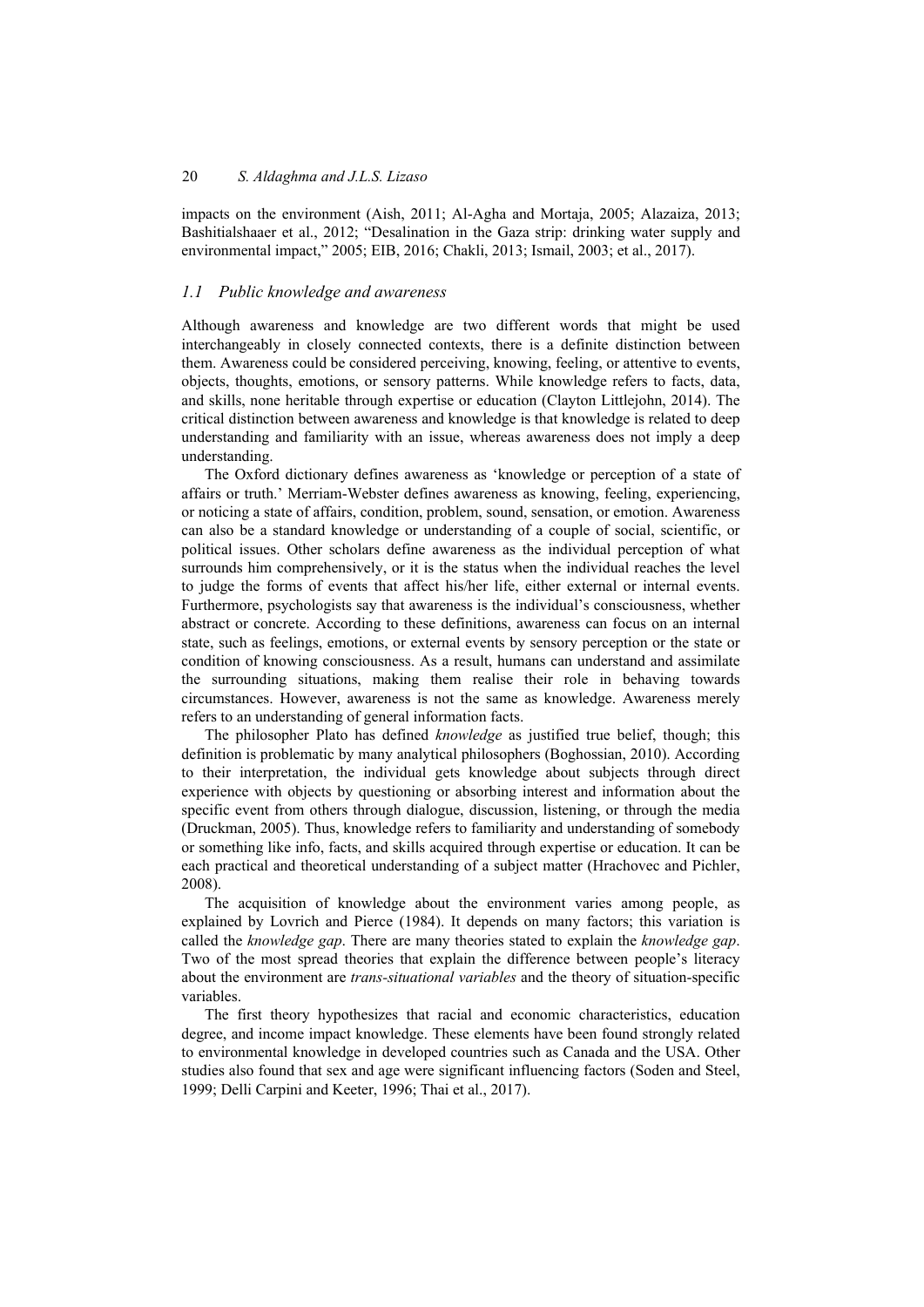The other theory hypothesizes environmental literacy; the knowledge acquisition and the degree of awareness diversity can be increased irrespective of a person's socioeconomic status due to context- specific variables such as having a stake in a policy outcome, living near the coast; and place attachment (which is the central concept in environmental psychology that describe the emotional bond between person and place). Place attachment is highly influenced by individual and personal experiences (Scannell and Gifford, 2010). Hence, people become more aware of the place's environmental aspects representing their personality, identity, and social connectedness (Delli Carpini and Keeter, 1996; Ettema and Kline, 1977).

Assume that, if there is a low level of knowledge within these cells, it is easy to identify the required niche for making campaigns to increase awareness and knowledge (Steel et al., 2005).

In addition to the factors above, information sources, especially media, play an essential role in increasing knowledge about the environment or reducing the knowledge gap. The media should diversify its mechanisms to protect the environment, preserve the quality of life, alert against potential hazards, protect biodiversity, stop interfering in its balance, and expose those who pollute the environment and destroy it in various ways. It should also motivate the public to actively participate in environmental care by encouraging people to work and engage in dialogue, sending their opinions with a strong message to the government, leading people to be a helpful decision- making tool. Likewise, we should consider the importance of social media, which carries more influence since it does not wait for editorial policy or censorship of the content, and it is the right tool from people to people.

### *1.2 The purpose of the study*

This paper depends on the existing literature and presents the results of a survey of public knowledge that strives to investigate knowledge and awareness of Gazans coast residents about seawater desalination and its impacts on the environment. The study investigates the socio- demographic variables that affect public knowledge, to what extent motivational variables affect knowledge, and how information resources, including government agencies, affect people's knowledge about desalination and the environment. Finally, the article motivates people to increase their environmental knowledge, leading to positive behaviour towards the environment. This study is essential since it is the first study in the Gaza strip that investigates public knowledge about the harmful side of desalination.

#### *1.3 Desalination and its impacts on environment*

Desalination is extracting salts and other minerals from water (Lattemann et al., 2010). Desalination may include different sources such as brackish water, wells, surface water (rivers and streams), industrial water, and seawater.

Seawater desalination is a reliable resource to produce enough potable water to support the significant population growth globally; it is also an acceptable solution to overcome the water crisis, especially in drier areas like Palestine. Currently, approximately 1% of the world's population is dependent on desalination water to meet daily needs (Pinto and Marques, 2017). Many reports from the United Nations expect that 14% of the world population will use desalination as the leading water resource.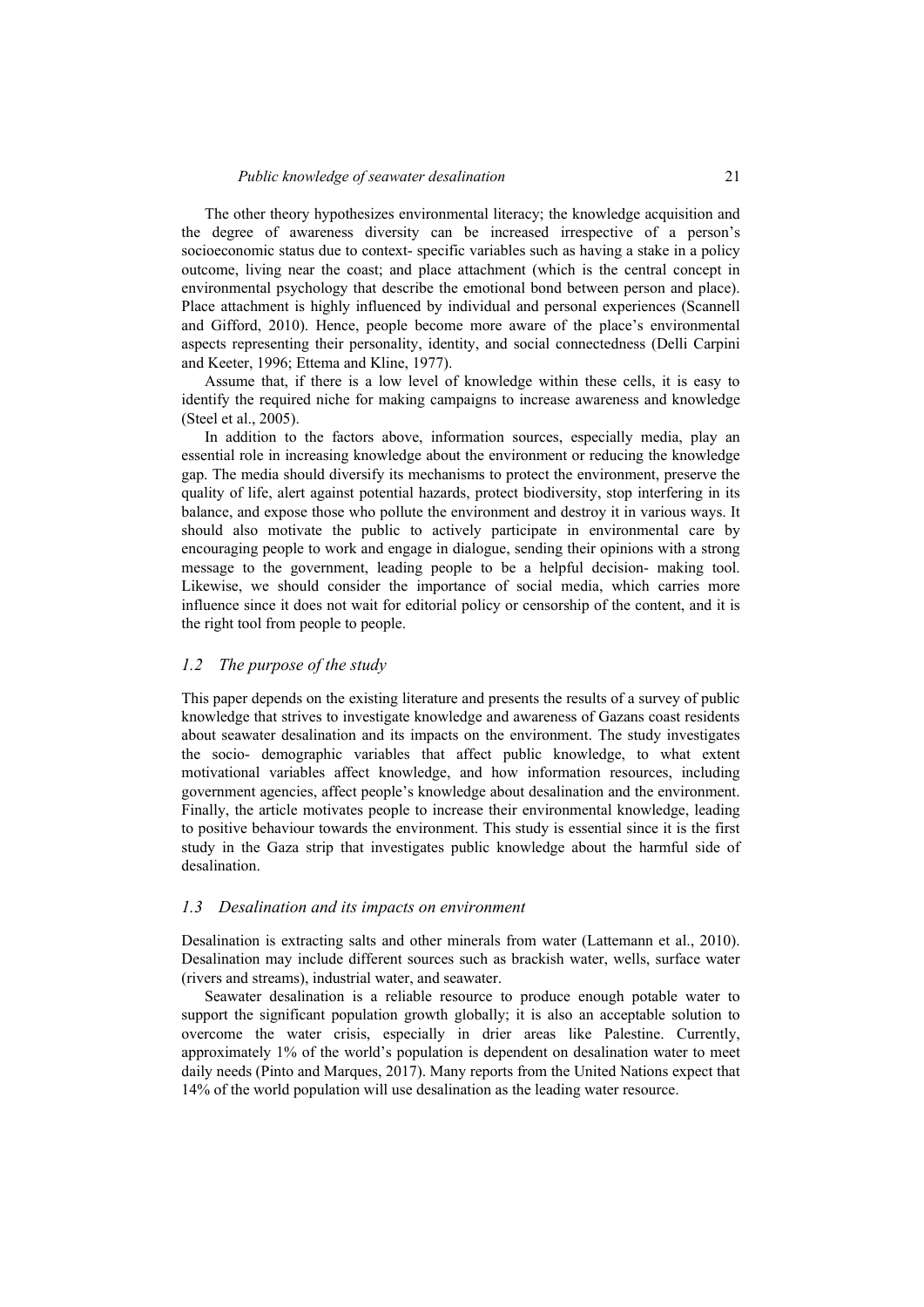Equally crucial to seawater desalination advantages is that it is more costly than fresh water from rivers or groundwater due to its high-energy consumption production process. Also, the desalination process poses undesirable environmental impacts in energy consumption, land use, and seawater intake, but particularly the most significant impacts are related to effluent disposal and discharge (Fernandez Torquemada et al. 2019). The effluent characteristics depend on the feed water and desalination technology used. Potential impacts may be monitored and mitigated (Sola et al. 2020).

### *1.4 Study area*

Gaza Strip is located on the eastern coast of the Mediterranean Sea at (31 25 N, 34 20 E). The Strip borders are 'Israel' on the south, east, and north and Egypt on the southwest. It is about 41 kilometres long and between 6 and 12 kilometres wide, with a total area of 360 Km2. The Strip comprises five governorates: North Gaza, Gaza, Deir El-Balah, Khanyounis, and Rafah.

The study area is Deir El-Balah City, where the Deir El-Balah Seawater Desalination Plant is located; in 2016, the PCBS estimated the population of Deir El-Balah to be 72,409 inhabitants (Palestinian Central Bureau of Statistics (PCBS), 2009; Agha, 2006).





There is little access to safe drinking water in Gaza. In 2014, less than 11 percent of Gaza residents had access to safe drinking water through the public network, compared to 97 percent in the West Bank. Water access in Gaza may have worsened since then. According to a 2016 report by the Palestinian Water Authority, the total water supply in Gaza for domestic use, including drinking, cooking, and bathing, was 95.3 million cubic meters in 2015, compared to 119.6 million cubic meters in the West Bank. Almost half of Gaza's population receives water for domestic use for only8 hours every four days; another third receives water for 8 hours every other day (Al-Shalalfeh et al., 2018). As a result, 90 percent of the population relies on water tanks and containers. Water limitations have led to a decrease in water consumption and hygiene standards.

According to United Nations reports, unsustainable water use poses a severe threat to the source's long- term availability. In the Gaza coast, groundwater levels decrease, water infiltrates from the near Mediterranean Sea, and nitrates from sewage and fertilisers from farmlands irrigation combine with the pollution of the aquifer. The Palestinian Water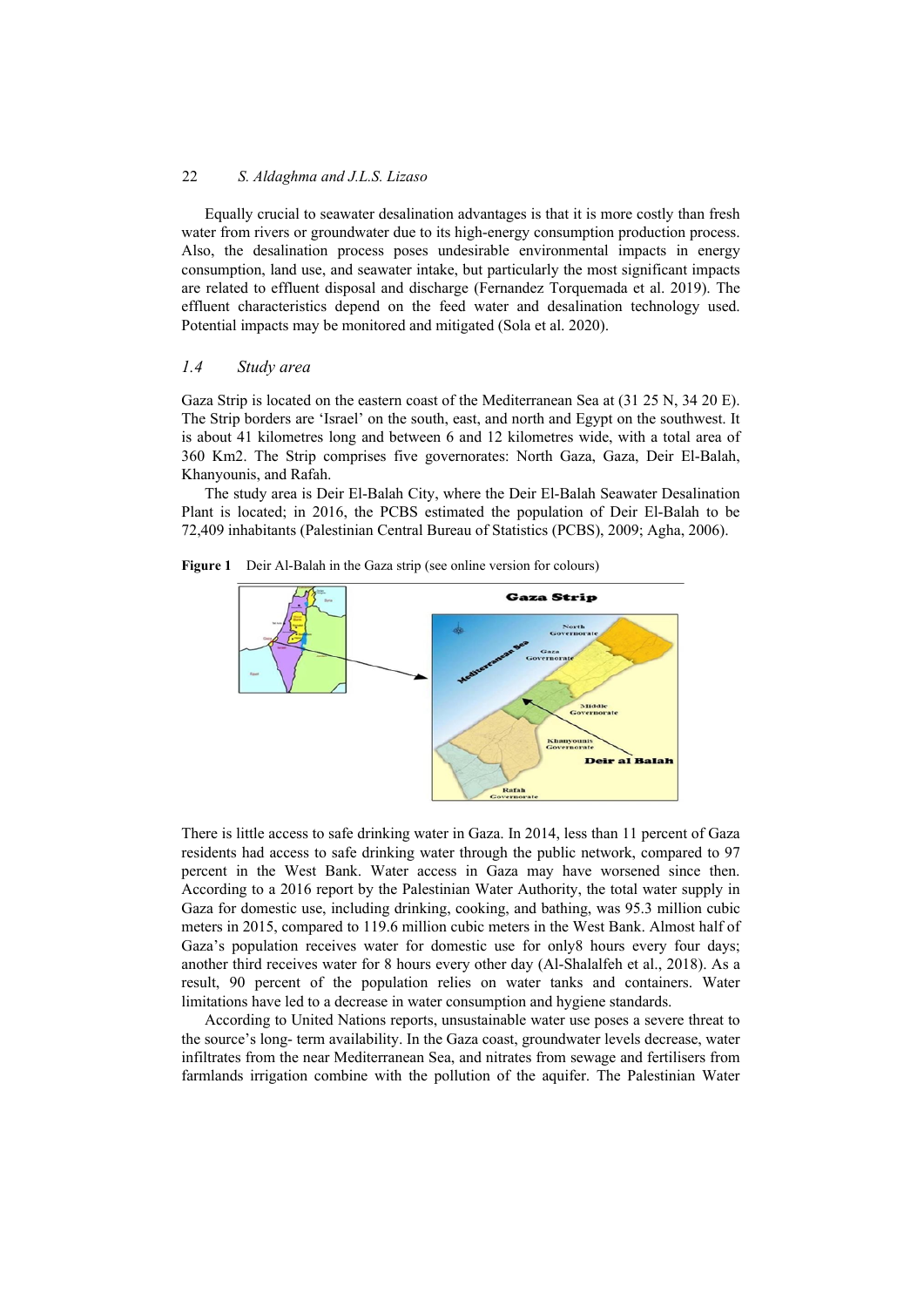Authority states that about 98% of the total groundwater in the aquifer of the Gaza Strip is of poor quality and unfit to drink according to the World Health Organisation standards. As pumping increases, the aquifer becomes more degraded, and the saltwater encroaches into the aquifer (PWA, 2015).



**Figure 2** Nitrate concentrations in the Gaza strip in 2009<sup>1</sup> (see online version for colours)

Note: The internationally accepted guideline for nitrate in drinking water is 50 mg/L. *Source:* Palestinian water authority (2013)

To overcome the water crisis in Gaza, UNICEF, with support from the Arab Gulf and the European Community, led a project to develop Gaza's largest seawater desalination plant. The plant was formally inaugurated on 19 Jan 2017; however, it was running solely on a partial basis powered by emergency fuel funded by the Humanitarian Fund by the end of February. In the beginning, it produced 6,000 cubic meters of desalinated water daily, with a projected target of more than three times this volume (approximately 20,000 cubic meters a day), serving 275,000 individuals in Rafah and KhanYounis with ninety liters of safe potable per capita per day (Jāmiʻah al-Islāmīyah (Gaza) and Ghabayen, 2017).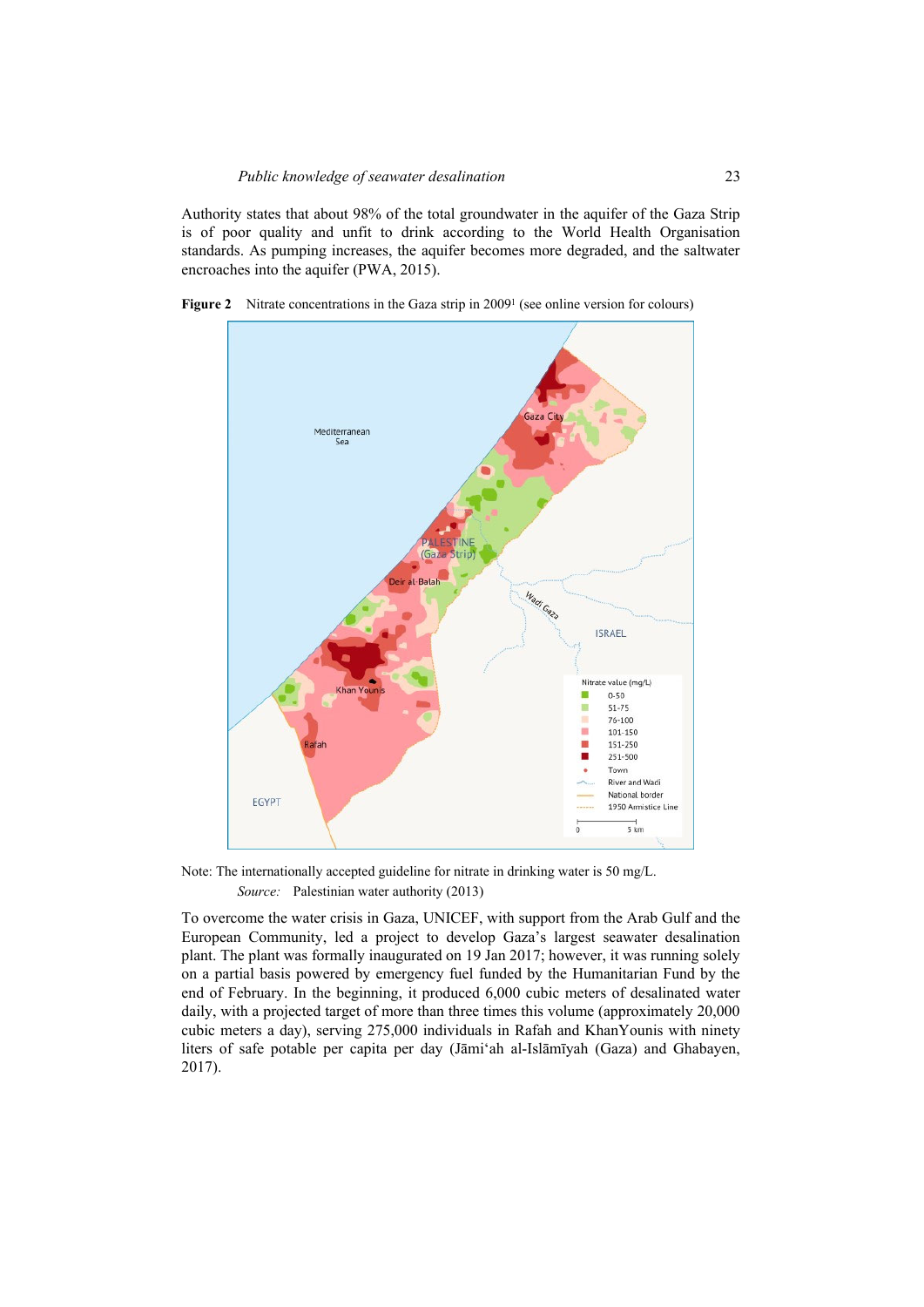# **2. Methodology**

# *2.1 Introduction*

The research assessed three indicators to examine people's knowledge and awareness. These indicators are:

- 1 'Public awareness' of the desalination plant and the impacts on the environment
- 2 'People Self assessed-knowledge' of desalination impacts on the environment
- 3 'Factual knowledge' of desalination and the impacts on the environment

The variation between people's *Self-assessed-knowledge* and factual knowledge is vital since there is a big difference between what people believe they know and the fact. *Selfassessed knowledge*, which refers to what the individual believes and knows about the object, is measured by evaluating what a person believes he or she knows about desalination and the environment. On the other hand, *factual knowledge* refers to the real facts about the object, is measured by evaluating if a person knows the correct answers to specific knowledge questions regarding desalination (Boghossian, 2010; Heck et al., 2016; Steel et al., 2005; Needham et al., 2016).

# *2.2 Survey*

The questionnaire is one of the widely used tools that have been usually used in order to collect quantitative information. There are two simple classified rules for success in designing questionnaires and conducting surveys: firstly, choosing the right people, and secondly, having the right questions to ask them. The excellent design of the questionnaire is the key to obtaining good results and achieving a high return rate. Further, the most critical factor of a successful questionnaire is selecting the right people (McNeill, 1990).

The study questions were selected to support the subjects of the main study objectives. Therefore, the questionnaire was designed in Arabic so that the target population could easily understand it. Similar to public awareness research, the questions within the questionnaire were obtained from different articles and similar studies, especially those investigating public knowledge about marine life (Needham, Cramer, Johnston, et al., 2016; Steel et al., 2005; Heck et al., 2016).

The questionnaire was distributed between November 2017 and February 2018 in two stages: *the pilot study evaluated the clarity of the questionnaire and optimised* the techniques. During the pilot study 50 questionnaires, were distributed randomly. It was used to get feedback on the reading level, understanding of each question, and the completeness of the instrument. At the end of the pilot study, a revision and necessary modifications were done on the questionnaire. *The second stage* was the distribution of the questionnaire, considering that response distribution is 30%. Questionnaires were sent manually for the random sample of 900 households randomly selected from the *Deir al-Balah* Municipality records. The total respondents were 289, then achieving a 32.1% respondent's rate. This response rate is consistent with surveys asking the public about natural resource issues (Needham et al., 2016; Vaske, 2008).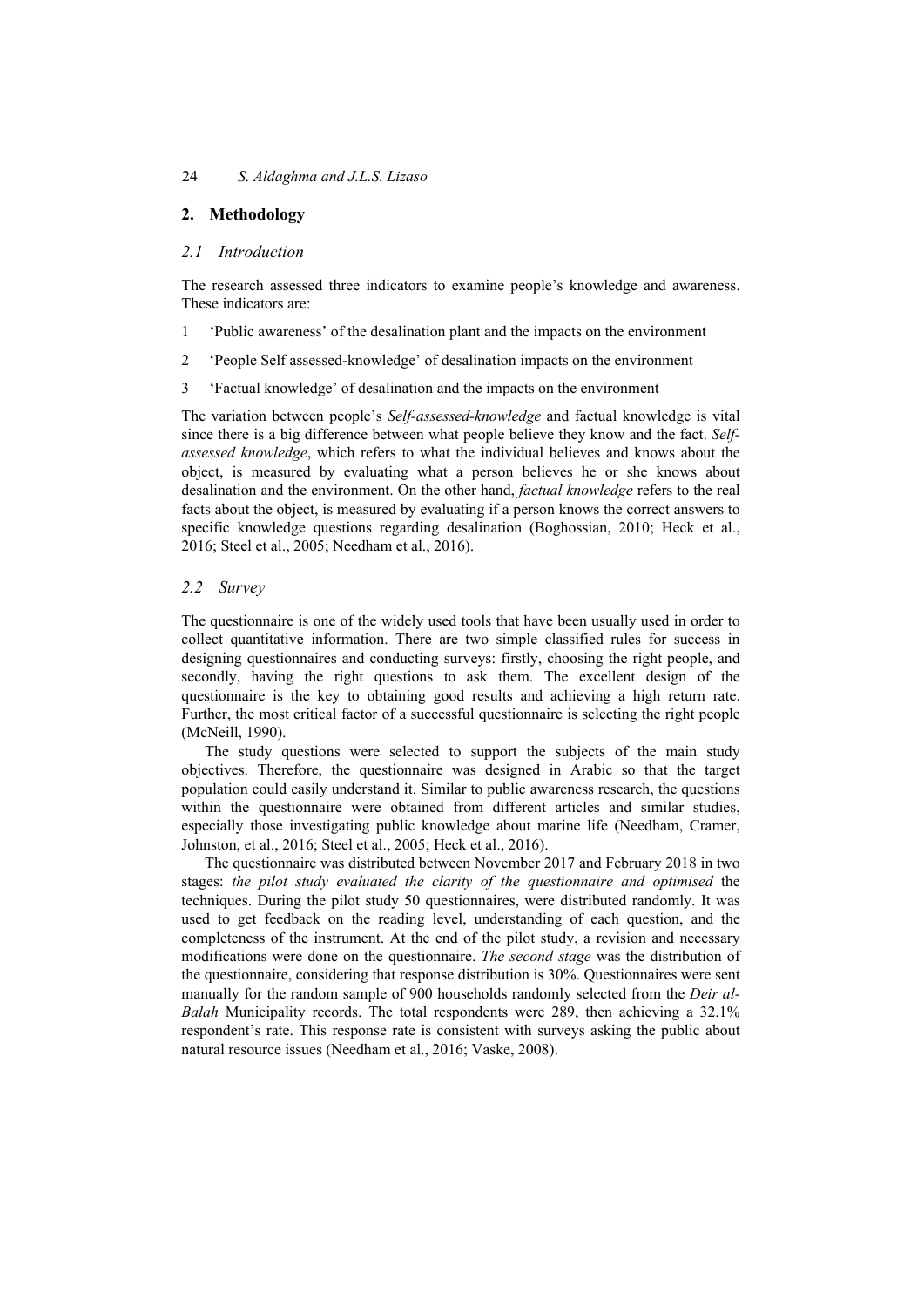### *2.3 Questionnaire contained*

- 1 Closed question on people's 'awareness' with a yes/no choice asking about awareness of desalination plants and their impacts.
- 2 Rating questions on the level of 'Self-assessed-knowledge,' which were measured on a '5-point scale' from 0 'Do not know' 5 'Very high level of knowledge.'
- 3 'Factual knowledge' was tested based on a list of 13 knowledge items. The items were listed as statements, and people were asked to reply with 'Agree,' 'Disagree,' or 'Do not know' for each item.
- 4 Independent variables include 1. Socio-demographic information on gender, 2. Level of education, 3. Income, and 4. Age. Table 1
- 5 Motivational variables include 1. The frequency of undertaking five beach activities (fishing, swimming, meditation, viewing, beach walk) in the area, which were measured on a '5-point scale' from 0 'Never' to 5 'Almost every day.' (Table 2) 2. Place attachment variables were measured based on five items. These variables were measured on a '5-point scale' from 0 'Strongly disagree' to 5 'Strongly Agree.' Table 3
- 6 Information source: Based on 14 different sources of information, people were asked how frequently they use these sources to know about desalination and its impacts on the environment. '3-point scale' from  $0 = Low$  to  $3 = High$  was used to measure this part.

The SPSS program was used to analyse the data. The results are presented in tables and figures, depending on the mathematical analysis needed. Besides, a written description outlines the three leading indicators and how they are affected by different factors.

| Variable           | Coding                      | Sample percent |
|--------------------|-----------------------------|----------------|
| Income (monthly\$) | < 100(1)                    | 15.2%          |
|                    | $100 - 200(2)$              | 47.4%          |
|                    | >200(3)                     | 37.4%          |
| Age                | $18 - 35(1)$                | 51.9%          |
|                    | $36 - 65(2)$                | 32.1%          |
|                    | > 65(3)                     | 15.0%          |
| Level of education | Less than high school $(1)$ | $9.5\%$        |
|                    | High school $(2)$           | 29.2%          |
|                    | Undergraduate (3)           | 43.9%          |
|                    | Postgraduate (4)            | 17.4%          |
| Gender             | Male $(1)$                  | 59.9%          |
|                    | Female (2)                  | 40.1%          |

| Table 1 |  | Socio-demographic profile of people in our study ( $N = 289$ ). |
|---------|--|-----------------------------------------------------------------|
|         |  |                                                                 |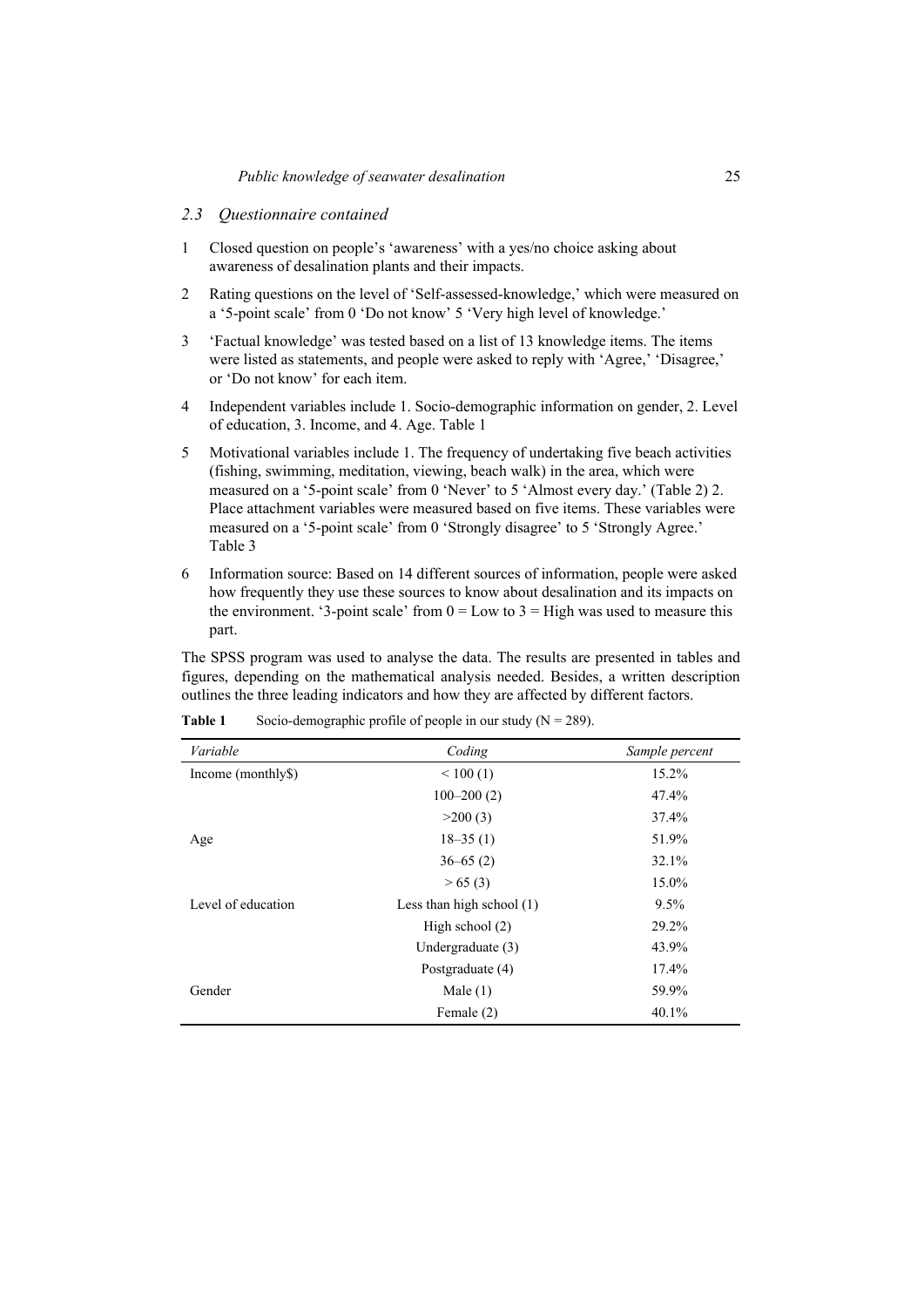### 26 *S. Aldaghma and J.L.S. Lizaso*

| Variable      | Average | SD    |
|---------------|---------|-------|
| Swimming      | 2.26    | 0.828 |
| Fishing       | 1.52    | 0.812 |
| Beach sport   | 2.01    | 0.888 |
| Meditation    | 2.81    | 1.024 |
| Beach walking | 2.53    | 0.841 |
| Sea use       | 2.228   | 0.546 |

**Table 2** Description and reliability analysis of sea use (N=289)

**Note:** Measured on a 4-point scale from 1= Never to 4= Almost every day.

**Table 3** Description and reliability analysis of place attachment (N=289)

| Variable                                     | Average | SD      |
|----------------------------------------------|---------|---------|
| This is the ideal place for me               | 2.96    | 0.758   |
| This place is part of me                     | 2.61    | 0.762   |
| It would be tough for me to leave this place | 2.56    | 0.836   |
| I have nothing in common with this place     | 2.62    | 0.886   |
| I do not feel integrated into this place     | 2.96    | 0.989   |
| Place attachment                             | 2.7412  | 0.48762 |

Note: Measured on a 4-point scale from 1=Strongly disagree to 4=Strongly agree.

# **3 Results**

# *3.1 People awareness and knowledge about desalination and its impacts on the environment*

For the first indicator (awareness about desalination plant and its impacts): Figure 3 shows a high percentage of the study respondents (63.0%) were aware of the desalination plant. In contrast, less than half of the respondents (47.8%) reported that they were aware of the impacts on the environment.





Note: measured on a 4-point scale from, 1=low, 2=moderate, 3=high, 4=very high.

*For the second indicator (Self assessed-knowledge)*, respondents indicate moderate and low knowledge with 60.9%, and there was a percentage of 39.1% who have high and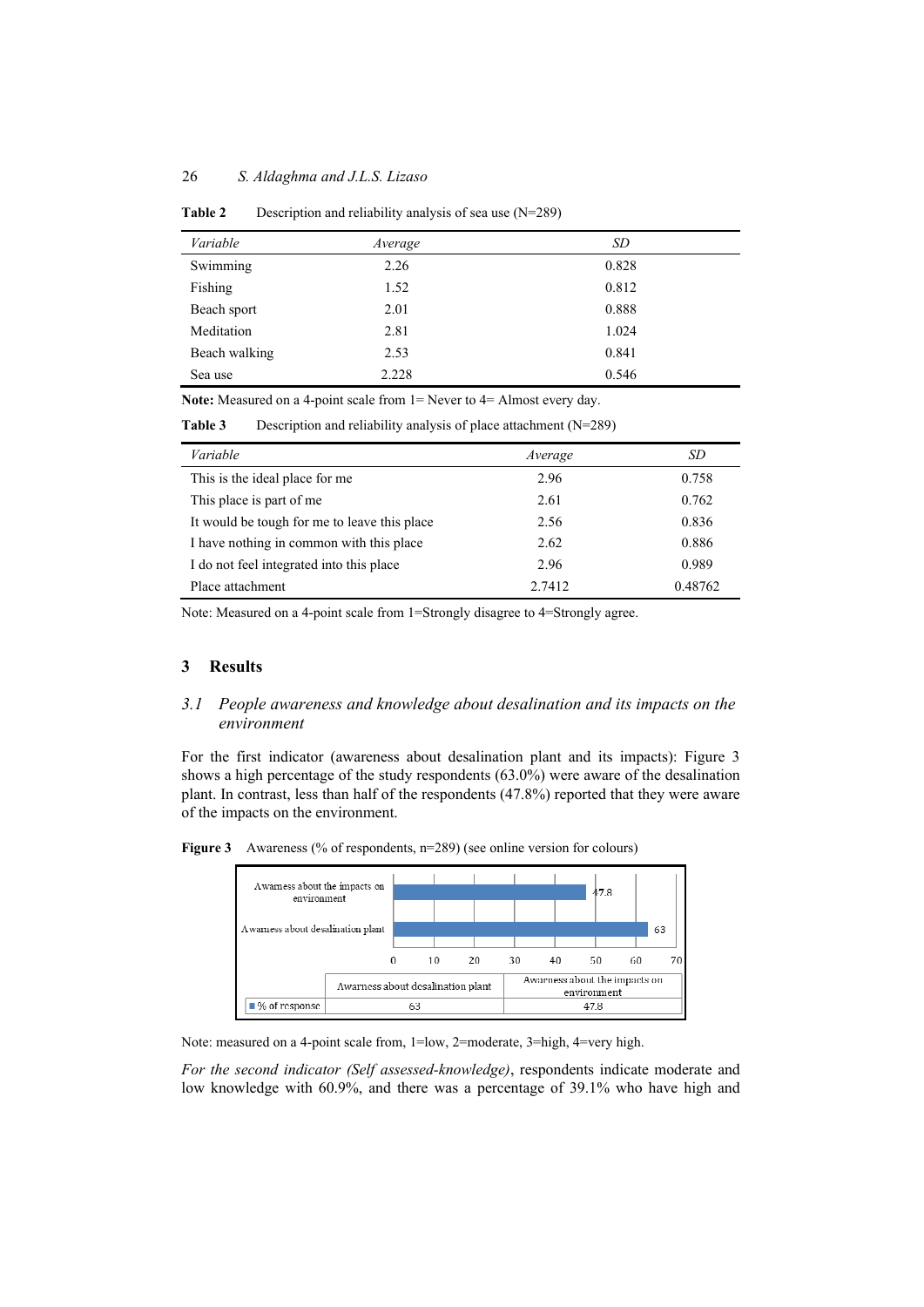very high knowledge about desalination impacts on the environment (Figure 4). Also, Figure 5 shows *Self- assessed- knowledge* about the impact of desalination caused by *brine discharge*<sup>1</sup>; respondents indicate moderate and low knowledge with 67.82%, and there was a percentage of 32.18% who have high and very high knowledge. From Figure 6, it is clear that there is a (moderate to high) *Self - assessed-knowledge* about water price, a moderate level of knowledge about desalination impacts on sea and environment and brine discharge, and a low level of knowledge about the energy required for desalination and desalination process.

**Figure 4** Self assessed-knowledge about the seawater desalination impacts (see online version for colours)



Note: Measured on a 4-point scale from 1=low, 2=moderate, 3=high, 4=very high level.

**Figure 5** Self assessed-knowledge about 'brine discharge (see online version for colours)



Note: measured on a 4-point scale from, 1=low, 2=Moderate, 3=High, 4=Very high level.

**Figure 6** Self assessed-knowledge about desalination elements (see online version for colours)



Note: Measured on a 4-point scale from 1=low, 2=moderate, 3=high, 4=very high level.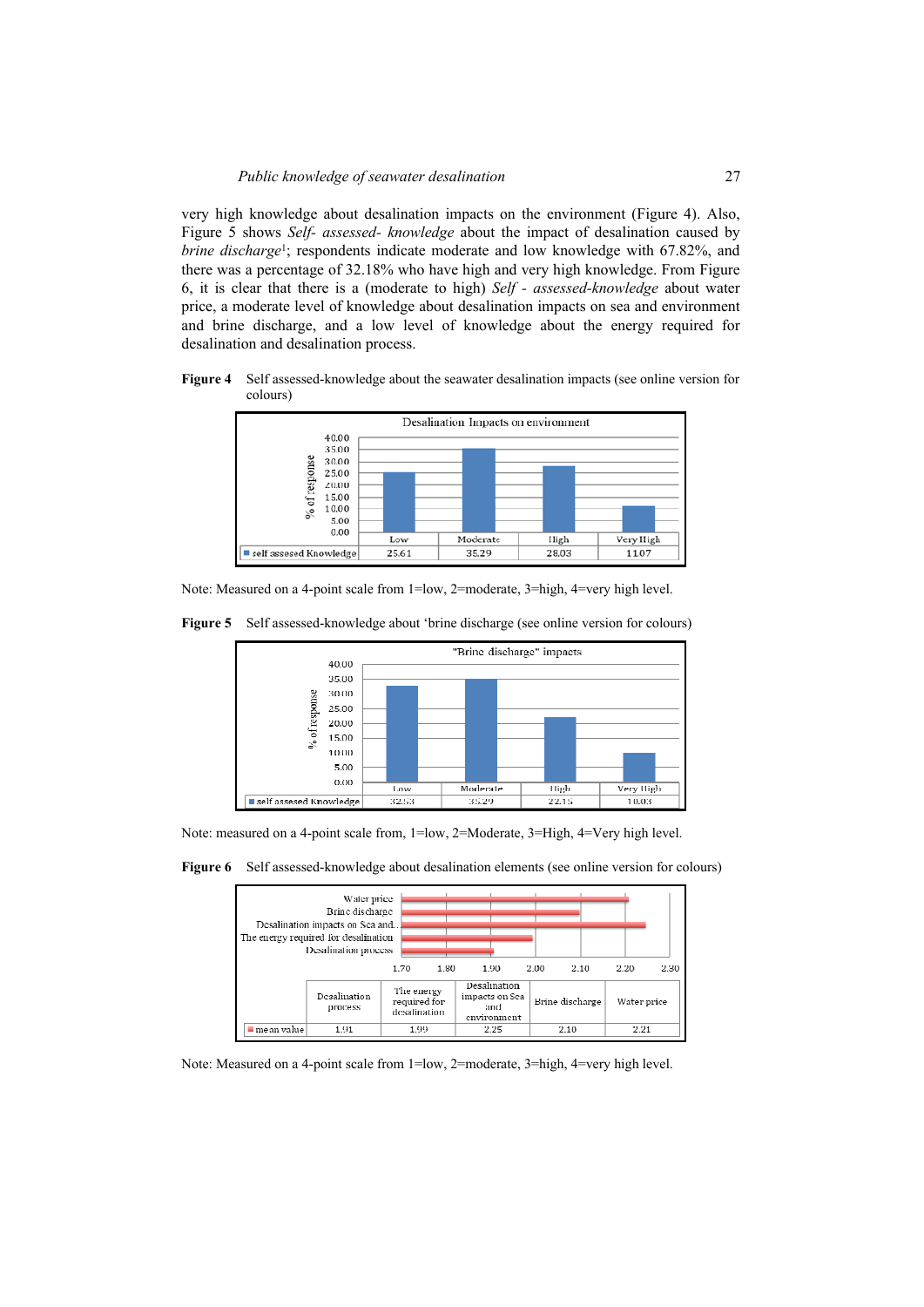For the third indicator (Factual knowledge), Table 4 shows a low level of respondent's factual knowledge about desalination and its impacts on the environment. For most statements, the percentage of the correct answers was much lower than half (it varies between 20-30%).

For all 13 statements, the percentage of respondents who answered correctly was 31.88%. 47.4% of respondents answered correctly that seawater desalination is an expensive source of water, 44.6% that brine contains chemical additives, 43.9% that brine discharge can kill marine organisms and causes damage to the marine population. Besides, no one of the 13 statements had more than 50% 'correct answer' responses. Furthermore, respondents who answered 'Do not know' were higher for all statements than the number of incorrect answers. Therefore, respondents have preferred to answer 'Do not know' instead of giving a precise answer.

|                | Variable                                                                                                                  | The right<br>answer | % Answer<br>corrects | $%$ Answer<br>wrong | $%$ I do<br>not know |
|----------------|---------------------------------------------------------------------------------------------------------------------------|---------------------|----------------------|---------------------|----------------------|
| $\mathbf{1}$   | Desalination technologies are classified<br>into three main categories                                                    | Yes                 | 24.6                 | 25.6                | 49.8                 |
| $\overline{2}$ | RO technology uses heat as the primary<br>resource of energy                                                              | N <sub>o</sub>      | 28.4                 | 24.2                | 47.4                 |
| 3              | The main classification of desalination<br>technology is dependent on the<br>separation process                           | Yes                 | 34.9                 | 23.2                | 41.9                 |
| $\overline{4}$ | Desalinated seawater could be dis-<br>tributed directly to non-coastal<br>customers using existing or new pipe-<br>lines. | Yes                 | 27.7                 | 22.8                | 49.5                 |
| 5              | Seawater desalination is an expensive<br>source of water                                                                  | Yes                 | 47.4                 | 19.7                | 32.9                 |
| 6              | The brine contains chemical additives                                                                                     | Yes                 | 44.6                 | 15.9                | 39.4                 |
| $\overline{7}$ | The brine contains heavy metals<br>(copper, zinc, and nickel)                                                             | Yes                 | 31.5                 | 26.6                | 41.9                 |
| 8              | The brine contains dead marine<br>organisms                                                                               | Yes                 | 28.0                 | 29.1                | 42.9                 |
| 9              | Brine has less salt than seawater                                                                                         | N <sub>0</sub>      | 33.2                 | 29.4                | 37.4                 |
| 10             | Brine is discharged directly to the sea                                                                                   | N <sub>o</sub>      | 21.1                 | 35.3                | 43.6                 |
| 11             | Brine is cooler than the receiving<br>waters                                                                              | No                  | 26.6                 | 20.1                | 53.3                 |
| 12             | Desalination process would lead to<br>greenhouse gas emissions into the<br>atmosphere                                     | No                  | 22.5                 | 30.4                | 47.1                 |
| 13             | Brine discharge has the potential to kill<br>marine organisms and cause damage to<br>the marine population                | Yes                 | 43.9                 | 19.7                | 36.3                 |
|                | Total (% average score)                                                                                                   |                     | 31.88                | 24.77               | 43.34                |

**Table 4** Factual knowledge about seawater desalination and the environmental effects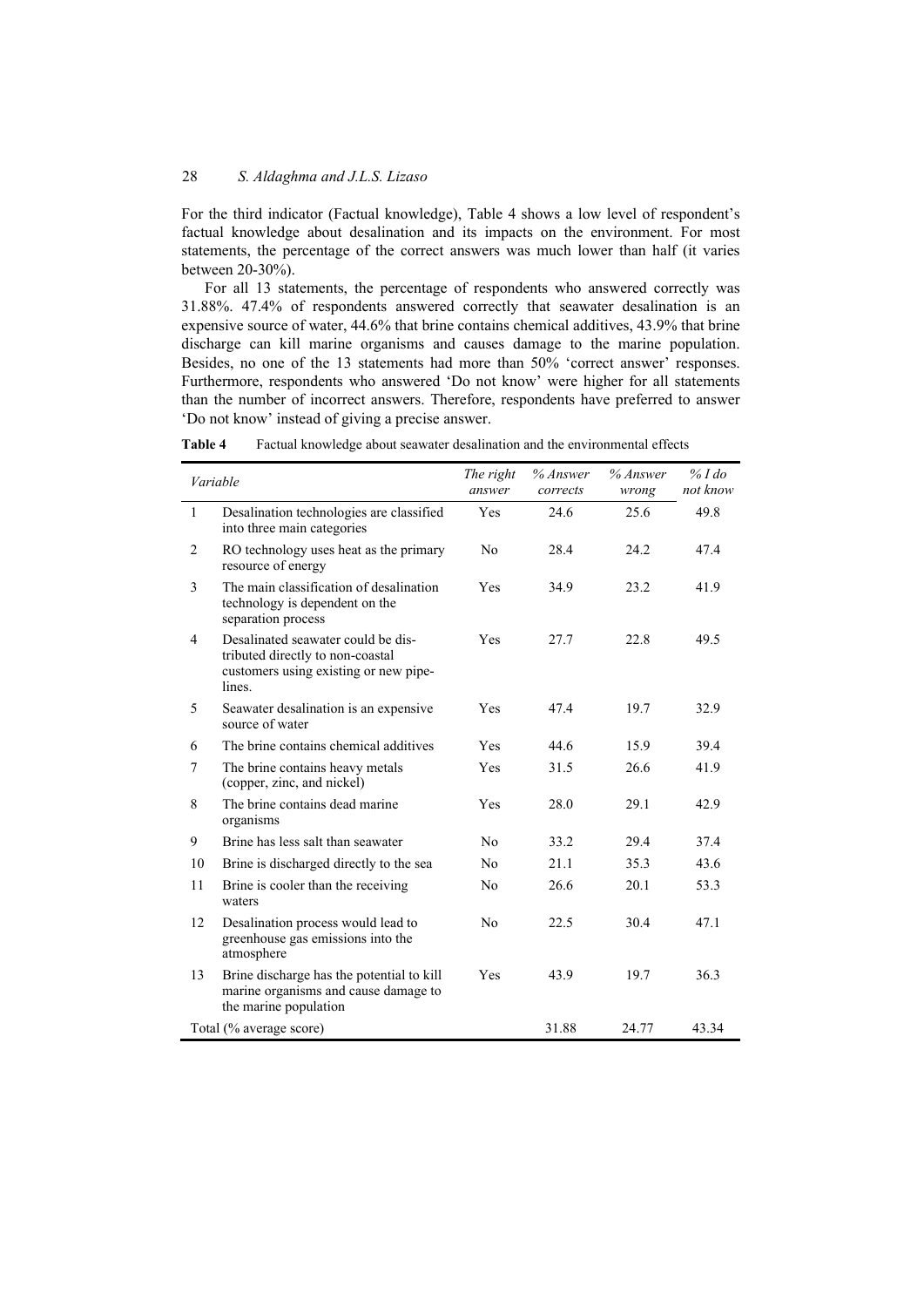# *3.2 The information resources*

Figure 7 shows the frequency of the information tools, which people use or trust to acquire knowledge about desalination. The majority of these resources were used moderated except for the water industry, water authority, government agency, and visit the plants were low.

# *3.3 Factors that affect people's awareness and knowledge*

To indicate the relation between the different variables and people's awareness and knowledge and understand how much these factors affect people's knowledge, a correlation table (Table 5) was made between the different factors and the three indicators of knowledge.





Note: The frequency of use is measured on a 3-point scale from  $0 =$  never,  $1 =$  low,  $2 =$ moderate,  $3 =$ high.

# *3.3.1 Socio-demographic factors:*

Socio-demographic variables did not correlate with all the indicators except education, which correlated positively only with awareness indicator  $(r = 0.216, p < 0.001)$ , suggesting that higher educational achievement increase awareness about the desalination plant and its environmental impacts.

# *3.3.2 Motivational variables and informational resources variables:*

- For the first indicator (Awareness about desalination plant and its impacts), there is a high relation between awareness and the people bond with their place and frequency of use. Sea use and Place attachment correlated with awareness where ( $r = 0.185$ ,  $p <$ 0.001), ( $r= 0.195$ ,  $p < 0.001$ ), respectively. Suggesting that people who have more ties with their area, their awareness about its problems increased. In contrast, information resources results have not shown a relation for all items, except public hearings ( $r = 0.117$ ,  $p \le 0.05$ ). People who listen to others speaking about desalination indicated more awareness about desalination and environmental impacts than others who use different sources.
- For the second indicator (Self assessed-knowledge), there is a high relation with the frequency of use where  $(r = 0.335, p \le 0.001)$ , but there is no relation with the place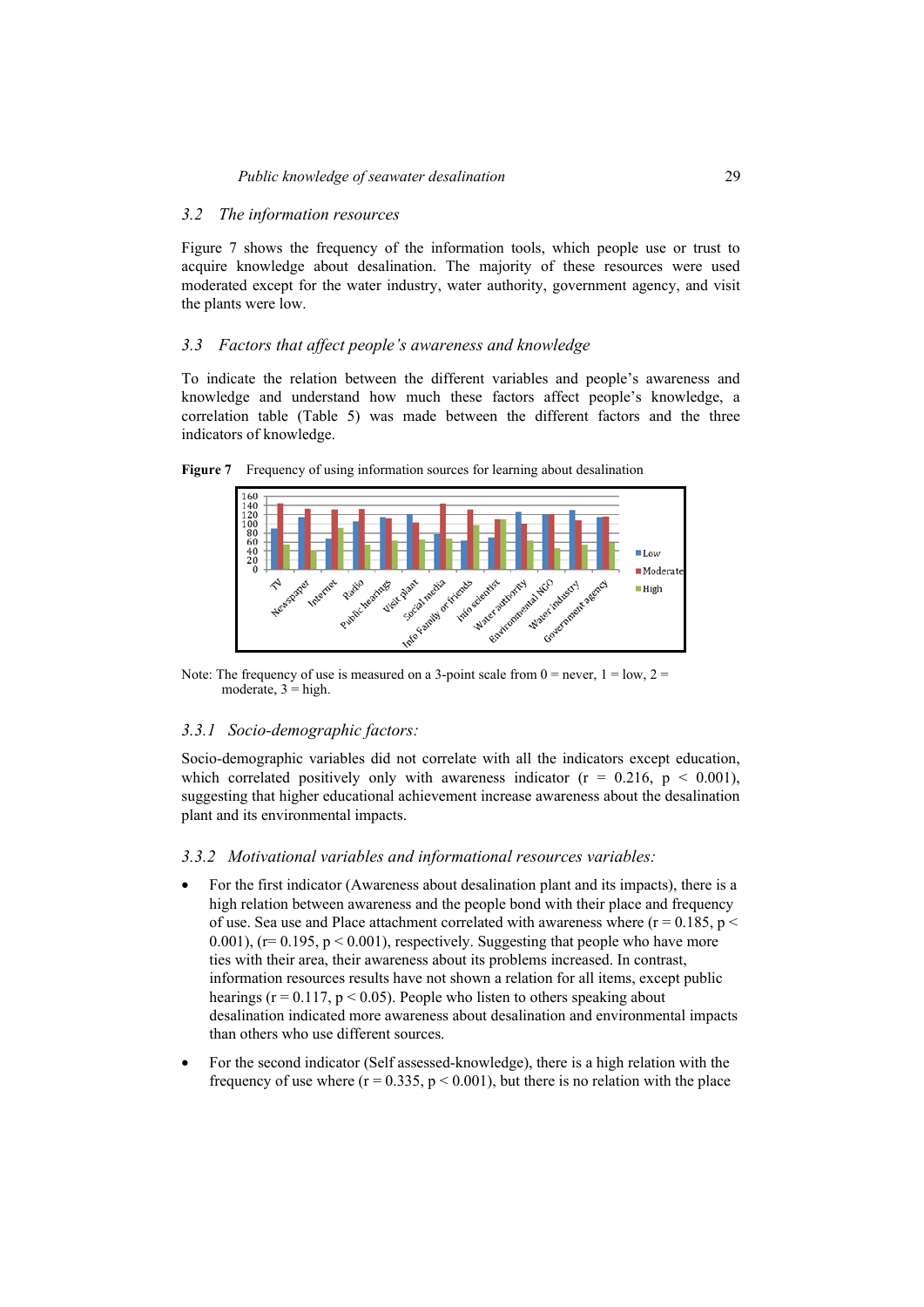### 30 *S. Aldaghma and J.L.S. Lizaso*

attachment. Therefore, people who do special activities at the seaside have shown a high Self assessed-knowledge than others about desalination and environmental impacts. In contrast, information resources did not record a high correlation with Self assessed-knowledge, except for the fact of visiting the plant ( $r = 0.123$ ,  $p < 0.05$ ) as people who visited the plant indicated a higher knowledge, as well as people who get information from friends ( $r = 0.203$ ,  $p < 0.001$ ). Public hearings ( $r = .136$ ,  $p < 0.05$ ) and social media resources ( $r = 0.200$ ,  $p < 0.001$ ) also indicate correlation with Self assessed-knowledge. Hence, these ways of getting information seem related to each other, especially in the Gaza culture, where people are socialized more.

• For the third indicator (Factual knowledge), none of the variables have a relationship with people's factual knowledge except people who read newspapers ( $r = 0.133$ ,  $p <$ 0.001) who showed high factual knowledge.

| Variables                   | Awareness A | knowledge B | Self-assessed Factual knowledge (# of<br>correct answers) $C$ |
|-----------------------------|-------------|-------------|---------------------------------------------------------------|
| Socio-demographic factors   |             |             |                                                               |
| Gender                      | 0.102       | $-0.091$    | 0.003                                                         |
| Education                   | $0.216-**$  | 0.001       | 0.060                                                         |
| Income                      | $-0.109$    | $-0.025$    | 0.053                                                         |
| Age                         | 0.043       | $-0.063$    | $-0.008$                                                      |
| <b>Motivation factors</b>   |             |             |                                                               |
| Frequency sea use           | $-0.185**$  | $0.335**$   | $-0.024$                                                      |
| Place attachment            | $-0.195**$  | 0.041       | 0.025                                                         |
| Information source factor   |             |             |                                                               |
| TV                          | 0.029       | 0.052       | 0.078                                                         |
| Newspaper                   | $-0.055$    | 0.092       | $.133*$                                                       |
| Internet                    | $-0.028$    | 0.098       | 0.112                                                         |
| Radio                       | $-0.073$    | 0.076       | 0.039                                                         |
| Public hearings             | $-0.117*$   | $0.123*$    | 0.022                                                         |
| Visit plant                 | $-0.051$    | $0.203**$   | 0.019                                                         |
| Social media                | $-0.023$    | $0.136*$    | 0.071                                                         |
| Info from family or friends | 0.038       | $0.200**$   | 0.109                                                         |
| Scientists' info            | 0.011       | 0.070       | 0.071                                                         |
| Water authority             | $-0.032$    | 0.172       | $-0.068$                                                      |
| Environmental NGO           | $-0.060$    | 0.071       | 0.007                                                         |
| Water industry              | $-0.081$    | 0.094       | $-0.033$                                                      |
| Government agency           | $-0.004$    | 0.113       | $-0.008$                                                      |

**Table 5** Non-parametric correlation coefficients among the 19 different factors and three knowledge indicators.

Note: a combined awareness of desalination and impacts. (Figure 2), b self-assessed knowledge of the impact on sea 'environment.' (Figure 5) c number of correct answers in Table 4, \*\* Spearman's rho significance  $p < 0.001$ , \* Spearman's rho significance  $p < 0.05$ .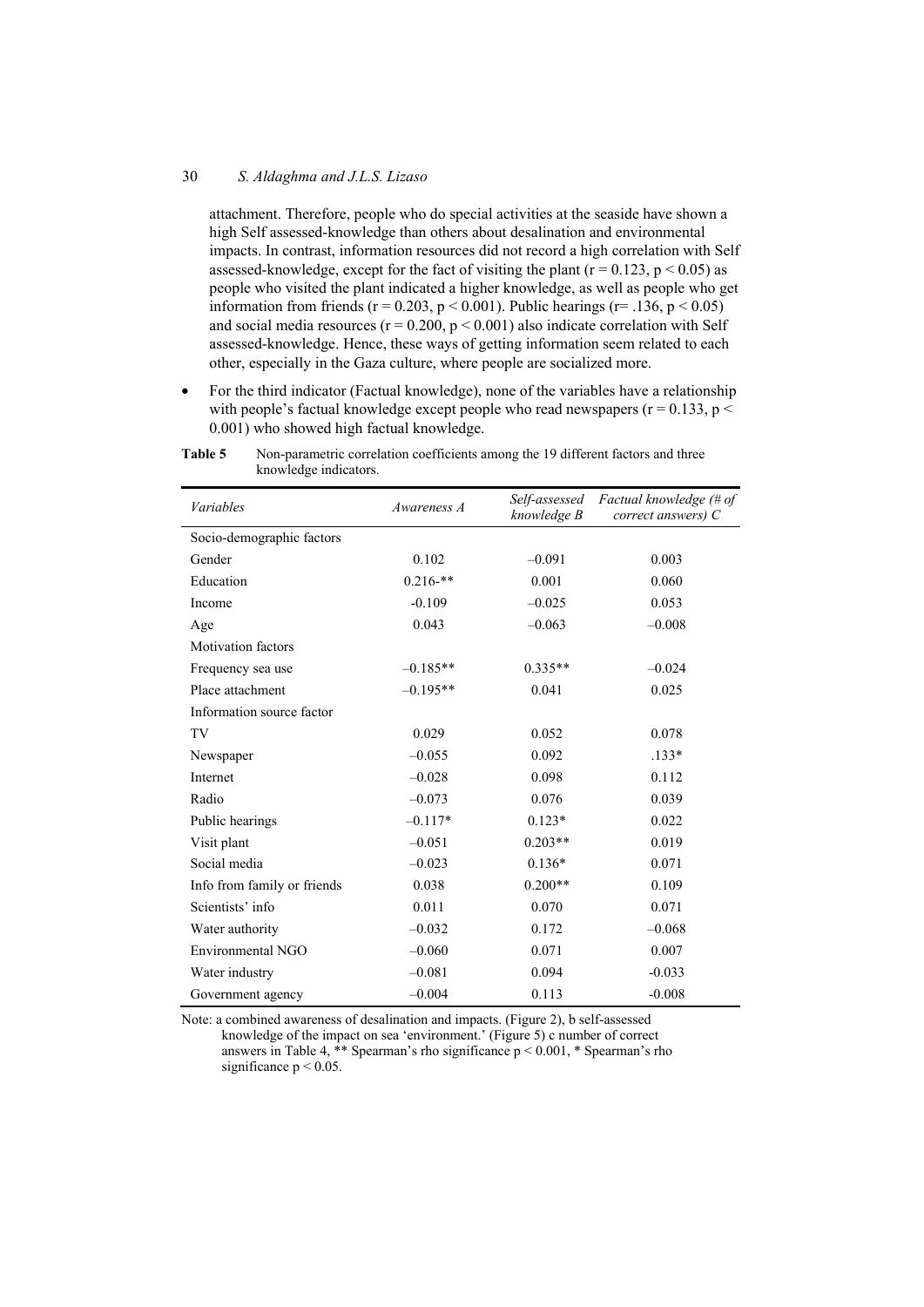#### **4 Discussion**

Knowledge is a reliable tool. On the first hand, it transfers individual consciousness to behavioural abilities, facilitating many tasks. Thus, raising knowledge calls for dialogue through which people will reach the policymakers, and the official parties will convey to the people what the government is doing to protect the environment. It also urges the public to exert pressure and engage in the planning process. Public engagement in environmental dialogue leads to the maturity of public awareness to preserve the resources of nature. Moreover, media and information sources are also an engine of creating public opinion to build practical trends and formulate legislation, proposals, and solutions.

On the other hand, knowledge, substantiality behaviours, and attitudes need more than ability alone; they also require high motivation levels. People should be motivated and have a passion for learning more about environmental issues. The role of motivations leads to push, influence, instigate and direct the actions that build environmentsustainable goals. Without the preferred motivation, even high knowledgeability or information sources will have little impact on behaviour. So, people who are motivated to engage in environmental learning and motivated to be positive members of society will significantly affect environmental behaviour.

The study examined Gaza's awareness and knowledge about a critical environmental issue, a desalination impact on the ecosystem. One of the main aims of the study was to shed light on the public knowledge of environmental problems and raise questions about how people could protect the environment in Gaza, which has already been degraded.

The main goal was to investigate which factors influence public awareness and knowledge. Those factors were based on: Personal and demographic factors, motivational factors, and learning and information sources.

Due to the lack of specialised studies in environmental awareness and environmental knowledge about seawater desalination impacts in Palestine, the comparison with similar indicators cannot be precisely determined. Nevertheless, using similar studies close to the study scope, it was acceptable to give sufficient interpretations of its results.

The results of the study were consistent with results in similar studies about public awareness of environmental problems that had been done in different countries in the world, taking into account the geographical, temporal, and conditional nature of Gaza, Palestine (Needham et al., 2016; Steel et al., 2005). The results, in general, showed a lack of respondents' awareness, a decline in the personal knowledge upon desalination, and the problems resulting from its process. Furthermore, the absence of factual knowledge of the elements of desalination and its impacts has been found. The study also showed the weak role of information sources in providing education to people about environmental problems. Furthermore, the result indicates a poor connection between people and information sources.

Moreover, foreign studies related to the subject give results almost identical to the different levels of awareness and knowledge, as mentioned above, but the causes of awareness and desire for it differ. In the case of the United States, desalination is considered an auxiliary solution for ordinary reality. In contrast, in the Palestinian case, desalination is necessary to provide unique products in the current Palestinian case in this high degree of pollution and shortage of water. Therefore, knowledge of the possibilities, dangers, and benefits of desalination should be made clear to the public, and the public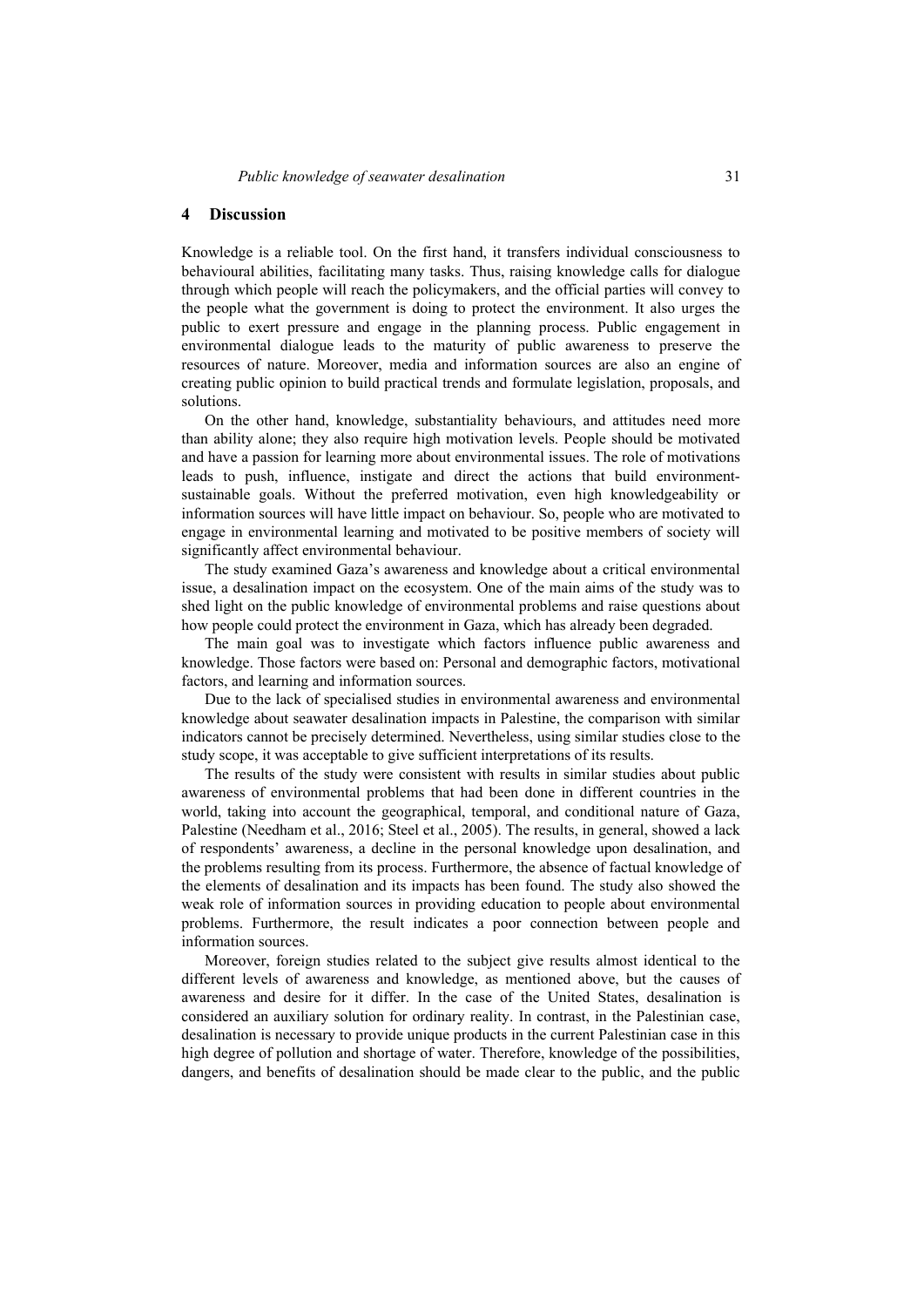should have a good awareness of this technology, which is considered the leading water provider for the Gaza strip.

The study results were consistent and nearby to the results of (Al-Khatib et al., 2009) in both aspects of self-assessed knowledge and the degree of initial awareness of the risks. In which (Al-Khatib et al., 2009) confirm that the degree of people's awareness of solid waste problems increases with increasing religious consciousness. This degree of knowledge captures its basic concepts from primary religious learning. This corresponds to the study results in the indicator of public awareness and self-assessed knowledge, where the results showed a high level of these indicators and their link to primary education that the individual gets. Thus, an individual who receives an education, even a simple one, has a responsibility sense above the direction of his surroundings, and this feeling increases if he is linked to a spiritual and doctrinal bond that urges him to care. This goes with the nature of the Palestinian society and its social structure, which derives its knowledge from mostly unofficial means because it is more reliable than conventional. On the other hand, this awareness does not generate sufficient expertise that inherits factual knowledge of the problem and its implications.

This is understood in the social context in such studies. When factual knowledge is absent, it is replaced by a simple initial degree of awareness that the individual obtains from his social environment, whose degrees and tools vary from one society to another. In the Palestinian case, it is the primary education, chatting of friends, and religious preaching. Moreover, this situation is almost a specific feature in countries that suffer from weak structural or poverty or under occupation and the control of foreign powers, where people resort to the knowledge of the simple means that they trust and provide them with a margin of self-safety in light of the flow of information that makes it difficult for them to trust its content.

Factual knowledge requires an individual to obtain primary or official sources, such as government agencies, official publications, or civil society organisations. In the Palestinian case, these institutions suffer from difficulty in communication and interacting with people. They lack many resources, programs, and campaigns that can send their message and clarify it to people, in addition to the degree of political polarisation that affects their work. It is also noted the weakness of the official and local media, which is charged with disseminating knowledge and raising awareness, due to the nature of the Palestinian situation in particular and which is full of political events that affect editing policies. It is also affected by scathed from the state of political polarisation that touches it and its priorities.

### *4.1 The demographic factors*

Even though there was a relationship between 'education' and public awareness of environmental problems, the results did not show a strong correlation or relation between demographic factors and public awareness for the first indicator. That could explain the results; public awareness is the lowest level of knowledge individuals have received through school or university. A minimum level of environmental education may be sufficient for a minimum level of awareness but not for factual knowledge. Thus, even a low degree of education can lead people to achieve awareness about desalination and the environment in Gaza. (Bennett and Dean, 1984).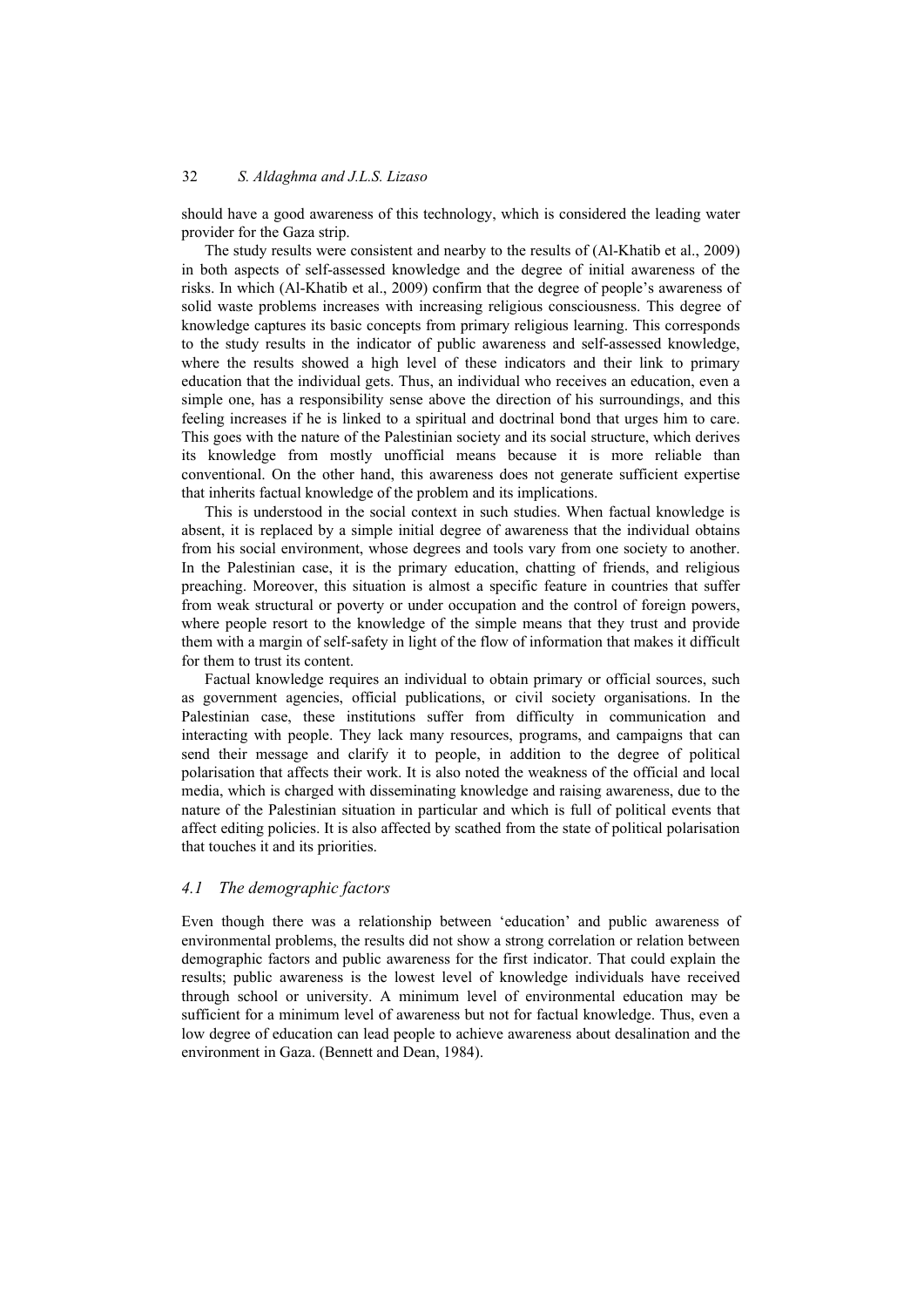For the second indicator, self-assessed knowledge, the results did not show a relation, correlation, or difference, based on demographic factors, and likewise, the third indicator, Factual knowledge, did not show a relation.

Furthermore, these results indicated a general cognitive imbalance of knowledge between society's different segments for several reasons. Those reasons can be explained by determining the problems that affect different parts of society. For example, the main components of the society of Gaza can be identified as individuals themselves, society as a whole, and government or political parties. Individual differences can refer to the lack of desire or interest in the environmental problem, inability to access the information, and interest for another subject more urgent, such as political topics. The social reasons can refer to the difference between age groups. Besides the nature of society that is not economically or socially motivated to diversify knowledge because of the economic and political problems that burden individuals. The government has inhibited the society more than the other circumstances as the political division that attracts individuals within the scope of the struggle between the party's led society to a low interest in the environment and water problems.

#### *4.2 The motivations factors*

The motivational factors in both categories: place attachment and the rate of place used for hobbies and activities, showed a high degree of correlation with two indicators: public awareness and self- assessed knowledge. Like similar studies (Needham et al., 2016; DelliCarpini and Keeter, 1996), these findings show that people are more aware of the problems about the hazards that threaten the places they love or where they spend a relaxing time. Therefore, individuals have an increased attention knowledge and awareness of a place they love, and their awareness increases when they realise some dangers could affect the places they like. In contrast, the results of factual knowledge were not favourable; the analysis did not show a correlation between this indicator and the motivational factors. The scientific fact assumes that people aware of a specific case do not necessarily have factual knowledge of its dimensions or details. The actual knowledge depends on the scientific and real information available for people, how people behave towards it, and how motivated they are to learn more. Understandably, this indicator was negative in Gaza since information resources are not widely available in Gaza, where there is not enough information for the public about desalination or environmental problems in general.

#### *4.3 Information sources*

In general, the results showed there was no correlation between the majority of information sources and the three indicators of knowledge, except for the public hearings, plant visit, social media, and friends' and relatives' information, which showed a correlation with the awareness indicator and the self-assessed knowledge indicator. This situation refers to the nature of society where people get their primary knowledge about urgent news and information from friends, what other people said, or sometimes try to go to the actual place of the event. In reality, those sources do not build strong real factual knowledge about the subject or the case under consideration. Consequently, it was evident in the factual knowledge indicator that the correlation was almost entirely negative with information resources–nevertheless, one source, 'newspaper,' correlated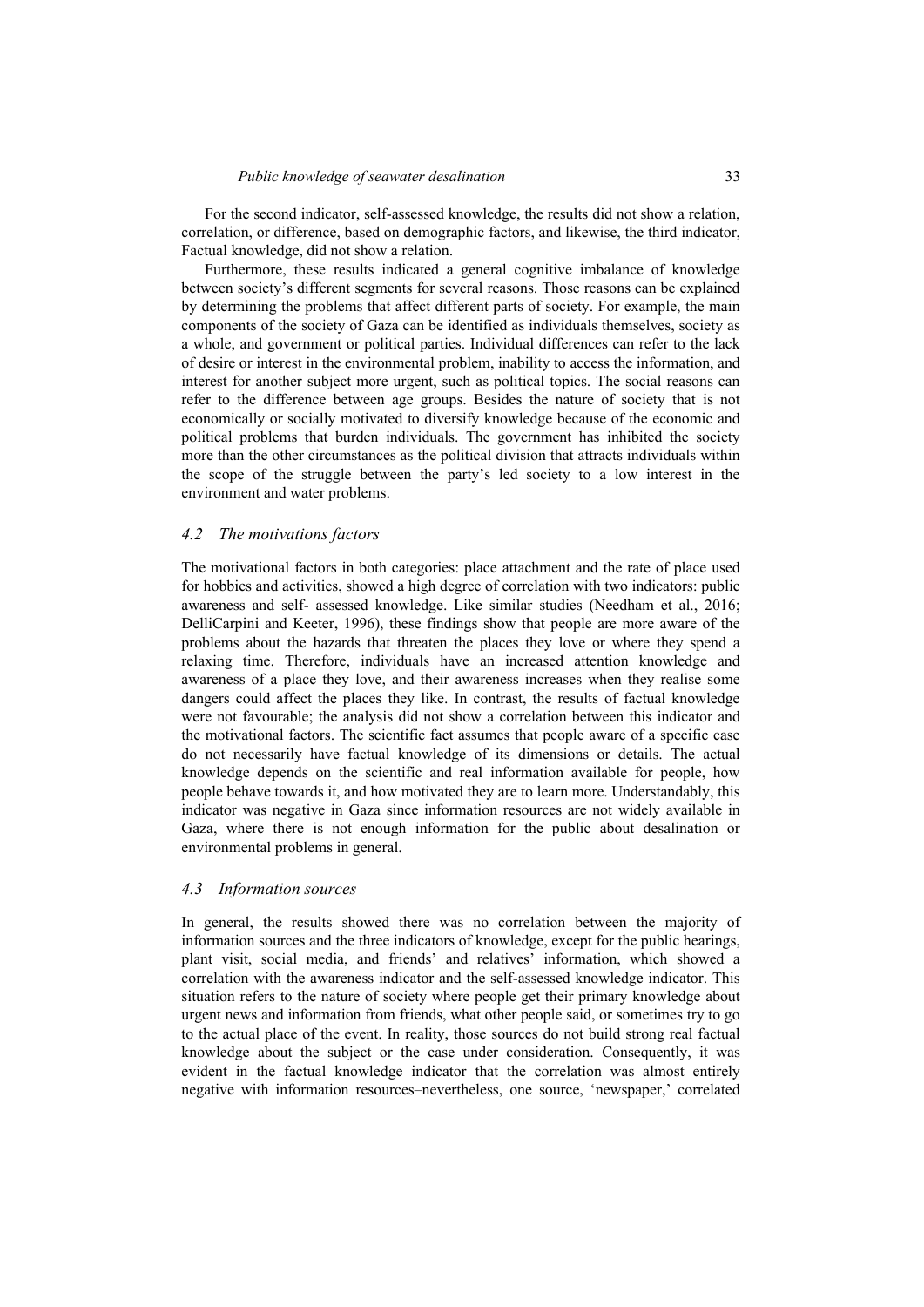with factual knowledge. So, people who read newspapers as a resource of information showed higher factual knowledge about the environment and desalination. This case may refer to the rise of current environmental issues covered in newspapers, connected with the political issues that use water problems to advertise its agenda. Moreover, the results indicate that the information resources, especially media, are weak and do not include in their priorities environmental subjects, even those whose responsibilities are to educate people such as the environmental authority, government agencies, or specialised scientists. Therefore, they have a lower impact on increasing people's knowledge and awareness about desalination and environmental problems.

To sum up, Environmental awareness is a crucial factor in improving the marine ecosystem. Many scholars explained environmental awareness as the first degree of creating an environmental trend, which determines individual behaviour towards the environment. It aims to establish a base of knowledge regarding environmental problems, relations between them, and their effects on different sides, so people could improve their reaction to these challenges and increase the possibility of solving them.

Individuals should have the necessary education to achieve the limits of awareness to be effective in the environment. Many studies have found that increasing community awareness, especially among the emerging generation of ecological risks, improves society's ability to make sound decisions that reduce this risk and diminish it to a minimum in the long run. In Palestine, evidence has been found that involving students in water-related projects significantly impacts their awareness of water issues. Visits to water infrastructure facilities can increase awareness. Furthermore, teacher training plays a vital role in the education of children. With the help of water managers, teachers, principals, and others can develop new ways to use local learning resources for schools and arrange workshops and seminars on water issues (Nazer et al., 2010).

Many scholars believe that environmental education is the incubator, improving environmental culture and civilised behaviour towards nature. Moreover, they have introduced environmentalism as the process that aims to promote environmentally responsible citizenship by bringing sustainable change and protecting natural resources. Furthermore, increasing public awareness and the necessary knowledge of environmental problems can solve these problems (Bell and Carolan, 2009). On the contrary, creating knowledge on environmental issues has a high 'mental and economical' cost, increasing when people have little environmental knowledge.

Prior knowledge of any subject improves an individual ability to acquire new knowledge and helps to deduce the main elements of the issues and understand its dangers. Additionally, prior knowledge about a specific subject also raises the individual's ability to store new information or increase their ability to be more educated about it in the future. Hence, the less environmental information people have in their mental records, the more challenging to assign new information or obtain information on similar topics (Eckhardt et al., 1991). As a result, that situation leads people to be easily controlled by governments or policymakers. This also may drive to establish projects that may harm people, the environment or destroy the individual's benefit. Many scholars point out that the lack of knowledge is a significant cause of non-environmental activities. Some naturalists and sociologists agree that knowledge stimulates the ability of individuals to behave politely on environmental issues (McKenzie-Mohr et al., 1995).

However, it is not a condition that environmental awareness implies a good behaviour towards the environment; an individual or an entity may be aware of the damage of pollution, but even though he does not hesitate to pollute (Bennett and Dean, 1984).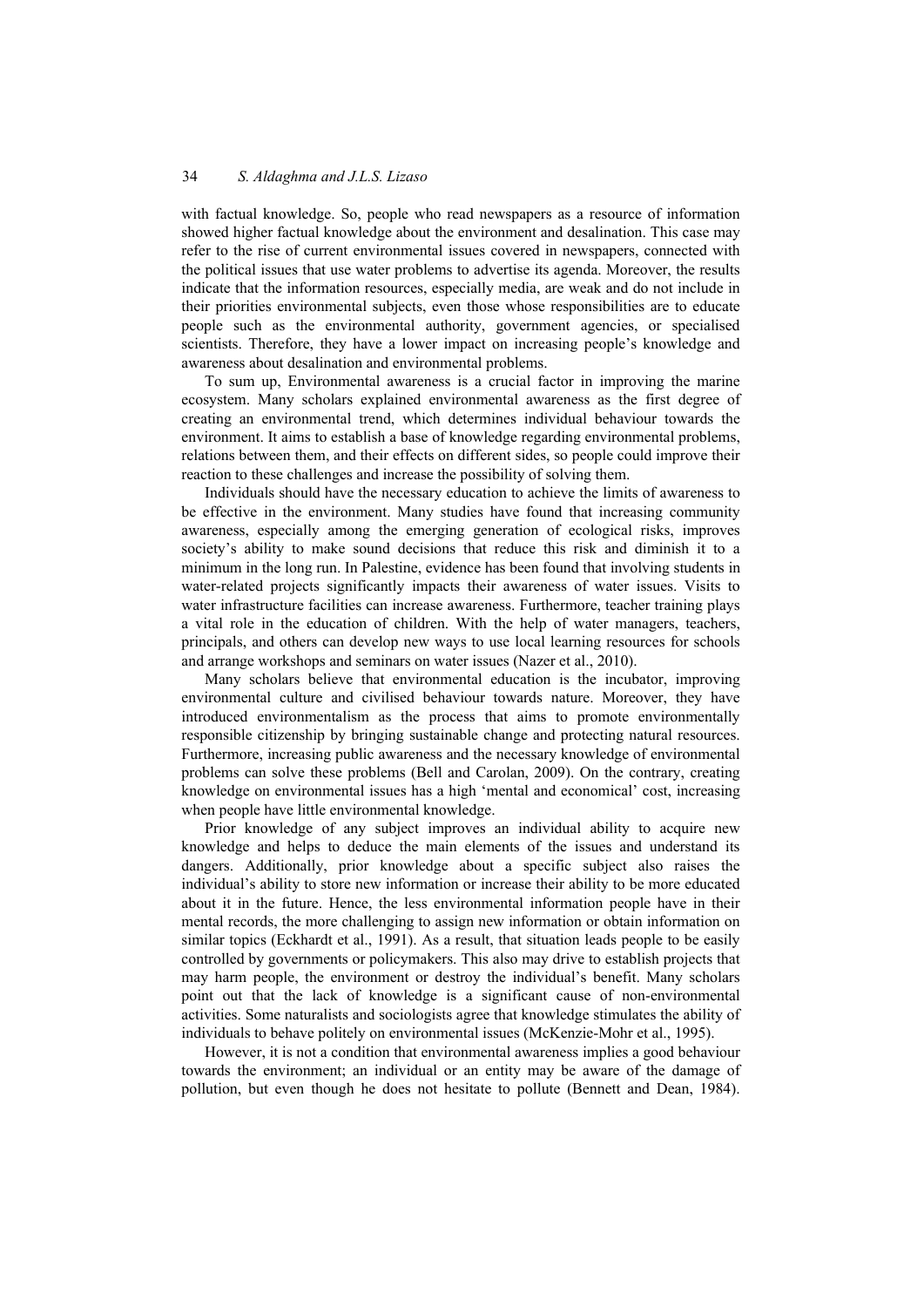Therefore, awareness-raising and education programs 'only' are not enough to impose rational water use on the population. Preferably, specific laws must be activated in Palestinian law, or at least pictorially under Palestinian control, that obliges citizens to rationalise water use and combat pollution and equitable access to water.

#### **5 Water crisis and desalination in Palestine: the path to sustainability!**

Many matters may cause concern about desalination technology in the marine and urban environment in which environmental problems include all stages of construction and operation. The state of these menaces is more significant in environments that are already threatened by pollution or possess short coasts that are not sufficient for their natural population growth and people's needs. One of the most dangerous threats to the coastal environment is brine discharge, which relates to the influx of high salt solutions and various processes to the marine environment. Besides, the threat includes greenhouse gas emissions and air pollutants due to the energy demand in the desalination process (Ibraheem et al., 2007). Additionally, other issues and problems related to desalination and its environmental impacts raise widespread concern among specialists, such as the devastation of marine life.

In Palestine and Gaza in particular, all international and domestic plans focused on finding new water sources, snubbing the reality on the ground, and the available opportunities for the water already possible, which, if controlled with complete guidance and sovereignty, could fulfil the essential needs of the Palestinian people (Quagliarotti, 2015). Also, by following international law and the articles stipulated for shared water, Palestine can attain its fair share to build and establish sustainable development and effective management.

Remarkably, one who observes the history of water in Palestine believes that the foreign aid to the Palestinian people in the water development sector has not resulted in a tangible impact on the development or water improvement side, as the Palestinian lands still suffer from a complex water reality that affects all aspects of life and exposes the Palestinian people to all kinds of suffering. Where this aid aimed to improve the level of Palestinian irrigation through the establishment of technical projects that use the resources available to the Palestinian people, this good goal implied a big problem within it, which is the normalisation of the Palestinian with his reality and the conditions of the occupation, and the confession in the mindset of the Palestinian citizen that his water problem is primarily a problem of scarcity, not the occupation. Consequently, it leads to the understanding of the ordinary Palestinian searching for a drop of water that his main water problem is a subjective problem stemming from the scarcity of nature and geography. Thus, the Palestinian mind is distracted from the actual origin of the problem, the occupation, the means of control, and might in West Bank and Gaza.

The Israeli occupation is practicing the most horrific methods of hidden ethnic cleansing against the Palestinians by stealing their water and transferring it to the illegal settlements. The occupation resells that water again to the Palestinians through the Mekorot Company. Constantly, Israel creates a severe water development reality and forms deliberate successive crises, the results of which continue to form other compound and more complex crises than its predecessor, producing a social and economic reality with which sustainability and development are impossible. The occupation policies vary in controlling water between the West Bank and Gaza, whether utilising confiscation,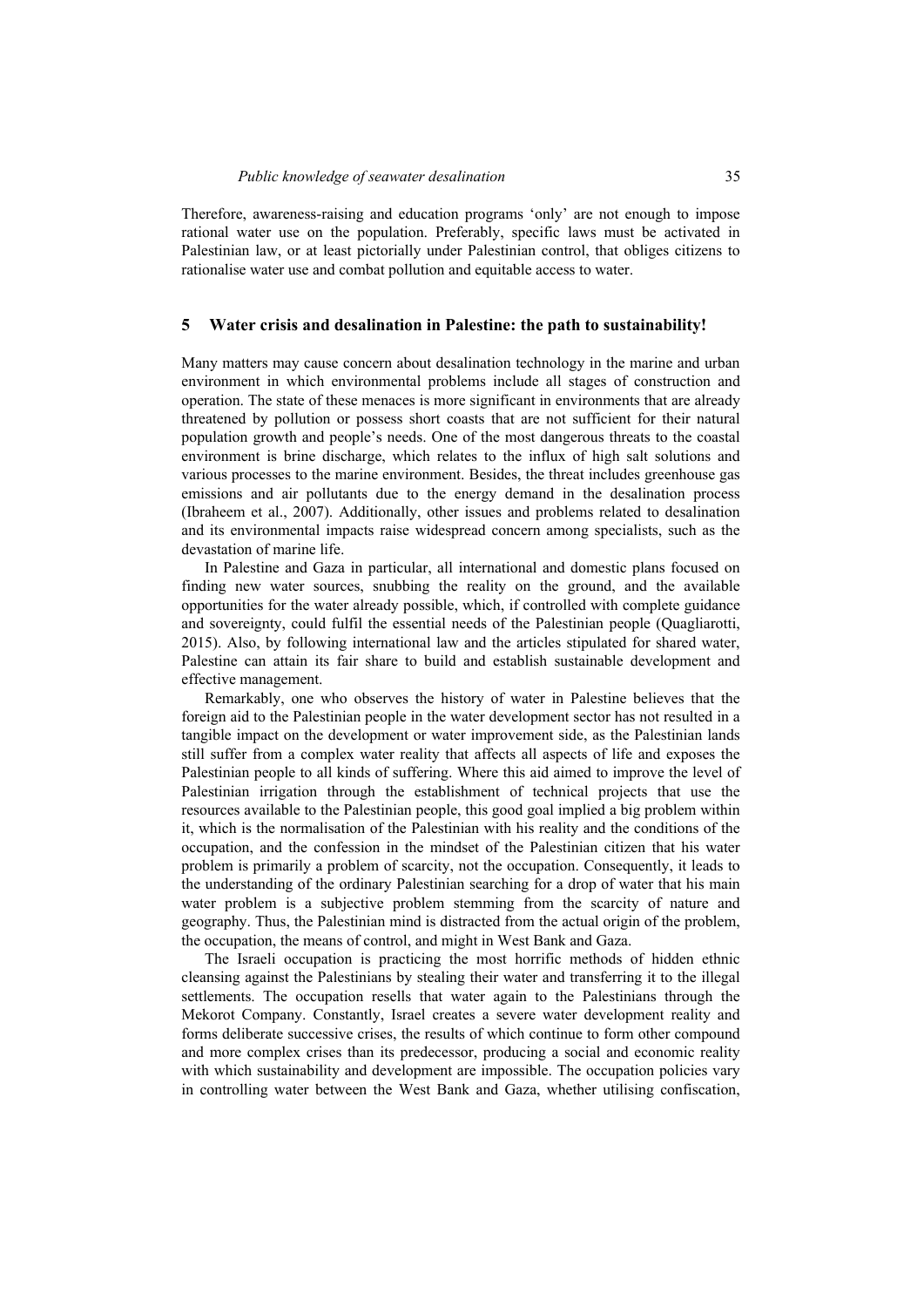prevention, or agreed-upon control. Israel has always resorted to extending its strengths in the agreements signed with the Palestinian self-rule authority, especially those emanating from the joint committee that gives Israeli members the right to veto every Palestinian project they do not like (al- Shalalfeh et al., 2018). The committee requires the Palestinian members to approve and barter illegal Israeli settlement projects in the West Bank so that the Palestinians can obtain approval from the Israeli side for vital Palestinian water projects.

While the Israeli occupation imposes military laws on the ability to access and control primary resources such as water, and the noose stresses primary imports of fuel and energy sources, the Palestinian Authority has not for decades developed any major infrastructure in the water sector, especially in Area C, which constitutes 60% of the area of the West Bank. The Civil Administration of the occupation has the right to object to all infrastructure projects in Area C until its approval rate for projects reached only 1.5% between 2010 and 2014. Moreover, most major water projects have been frozen because of Israel's requirement to link settlements to those funded by donor agencies for the Palestinian people. Thus, Area C is still the scene of declining development, and the international community classifies it as an area of humanitarian intervention only.

Israel resorts to offering technical solutions from which it seeks to improve its image in front of international opinion, from the image of a racist occupier to a good occupier aiming to advance the people against whom the occupation is practiced! Israel is covering up behind the mask of technology to impose solutions on the Palestinians, shrinking their water rights in their lands. Accordingly, Israel always calls for the establishment of advanced desalination plants in Gaza and strives to market that desalination is the 'only solution' to Palestinian water problems, ignoring Palestinian water rights in international law! Israel aims that the Palestinian citizen reaches the surrender stage and leave his land. Consequently, it is easier for Israel to annex these strategic parts of the territories.

This does not mean rejecting technical solutions to increase the water share of the Palestinian people to fit with the steady increase in population growth, but instead refusing to be the 'only solution' to the water problem without which the Palestinians do not have the right to object against the painful reality. This suggestion pushes the Palestinian people to surrender and accept life under military rules away from freedom and independence. Indeed, this proposition (technological one) mistreats itself and suffers for a long time to find a convincing answer to a simple question to the international community that calling for the technical solution to be the ideal solution to the crisis of water in Palestine. How can this solution be the first solution in light of the occupation and its control? The international community is trying hard to prove the economic feasibility of improving the Palestinian water situation by pumping projects in the Gaza Strip and the West Bank, ranging from desalination and wastewater treatment. However, the international community ignores the fact that in this way, it creates facts on the ground that make the occupation a natural entity, which creates an unsustainable solution. The concept of aid is that it is temporary and capable of producing a reality capable of sustaining itself and its efforts in the long run. Not that the subsidy is a permanent and durable solution to longevity. This assures us that tackling the actual reality requires addressing the main problem and not its symptoms. Besides, most of these projects are implemented according to the Oslo agreement. Then, one of the pillars of those agreements is the joint committee concerned with the full planning of the projects. It is ironic to mention that Israel, in the occupied Palestinian land investing the aid funds in illegally building its settlements.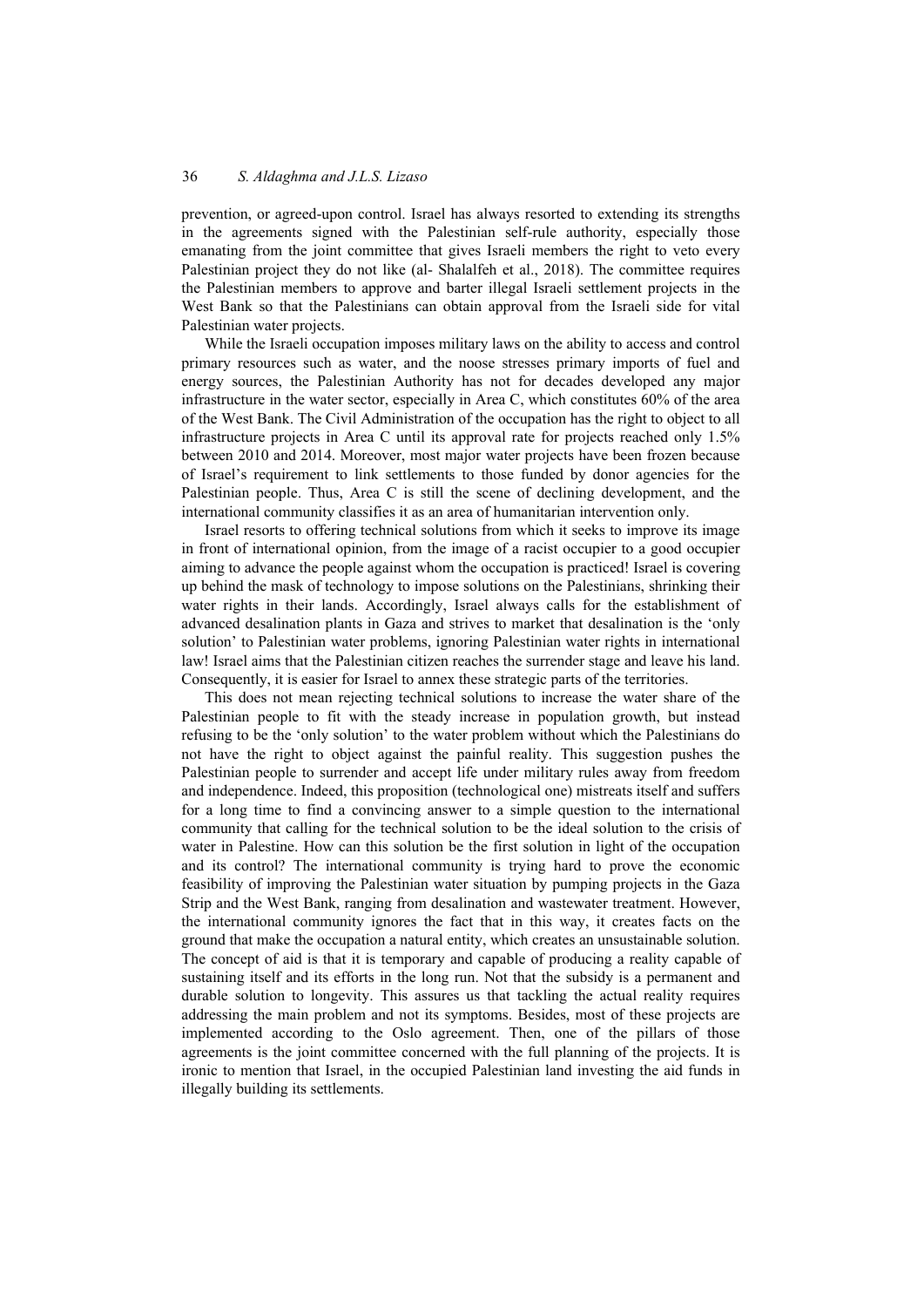The water situation in the Gaza Strip is still catastrophic to the extreme. Furthermore, Gazans complicated health situation, economic and social consequences are hardly enough for a single article to mention and detail. Only knowing that more than 98% of the groundwater is polluted and not suitable for drinking is a catastrophe in itself that requires urgent solutions like desalination, whether Sea water, groundwater, or recycled wastewater. Nevertheless, these solutions alone in isolation from the inherent water right of the Palestinians to their water in Palestine as a whole and isolating the Gaza Strip as a separate entity that is neither associated nor annexed to the West Bank and which benefits or cooperates with should be a rejected solution.

This approach reinforces the narrative of the geographical and political separation of the Gaza Strip from the West Bank, where it treats Gaza as a self-standing entity that needs its facility in order to supply water. These allegations ignore that water in the West Bank – almost entirely under Israeli control - can help Gaza. In this regard, Clemens Messerschmid, the German hydrologist working in the Palestinian water sector, stresses (Messerschmid, 2012)

'The Gaza Strip is entitled to receive a fair share of the coastal groundwater basin under international water law. Gaza cannot be separated from the rest of Palestine. Gaza must be supplied with water from abroad, just like New York, London, Paris, or Munich. The water-rich West Bank is buying increasing quantities of water from Mekorot (Israel), while Gaza has to take care of itself? This is pure and ancient Israeli logic and Israel's hydro-political doctrine. Under this new paradigm, the historic Palestinian struggle for water rights is abandoned in exchange for a 'fair and reasonable share of transboundary water resources, a right stipulated by international water law. The Israeli Negev has a water surplus because the entire Upper Jordan River is converted at the Sea of Galilee into the national water carrier close to Gaza. There is a massive amount of excess water flowing through Gaza, while the sector continues to dry.'

The study carried out by Mimi and Alawi in the West Bank, who presented a methodology for distributing groundwater in the West Bank, could rationalise water needs in Gaza and the west bank. According to this method, the Palestinians can obtain 60% of the available groundwater, equivalent to 400 million cubic meters of water. Based on that study, the Palestinian water shares of the Jordan River and groundwater become equal to 600 million cubic meters, and this suffices for the various Palestinian needs, provided that they are used rationally and the geographical communication between the West Bank and Gaza and the improvement of supplies between them in one sovereign entity and control of its resources. Besides, it is possible to resort to complementary solutions, such as rain-harvesting devices and wastewater recycling technologies, especially in agriculture, and standardisation and irrigation techniques for agricultural and industrial irrigation (Nazer et al., 2010).

Regarding desalination and sustainability, an integrated methodology must be adopted to make desalination a sustainable solution, whether in inputs or outputs. This requires the government to ensure that the designing companies follow sound procedures to reduce the harmful impacts on the marine and urban environment. It could be achieved by using environmentally friendly building methods that integrate all different aspects of construction and operation. Starting from the project design stage through all construction phases and, finally, the operating, maintenance, and disposal of harmful brine phases. It can also take advantage of mining technology and station exhaust recycling, whether salts or minerals. All of this brings us that the project must be sustainable in all respects. It is desirable to follow a circular economics approach, requiring specialists in different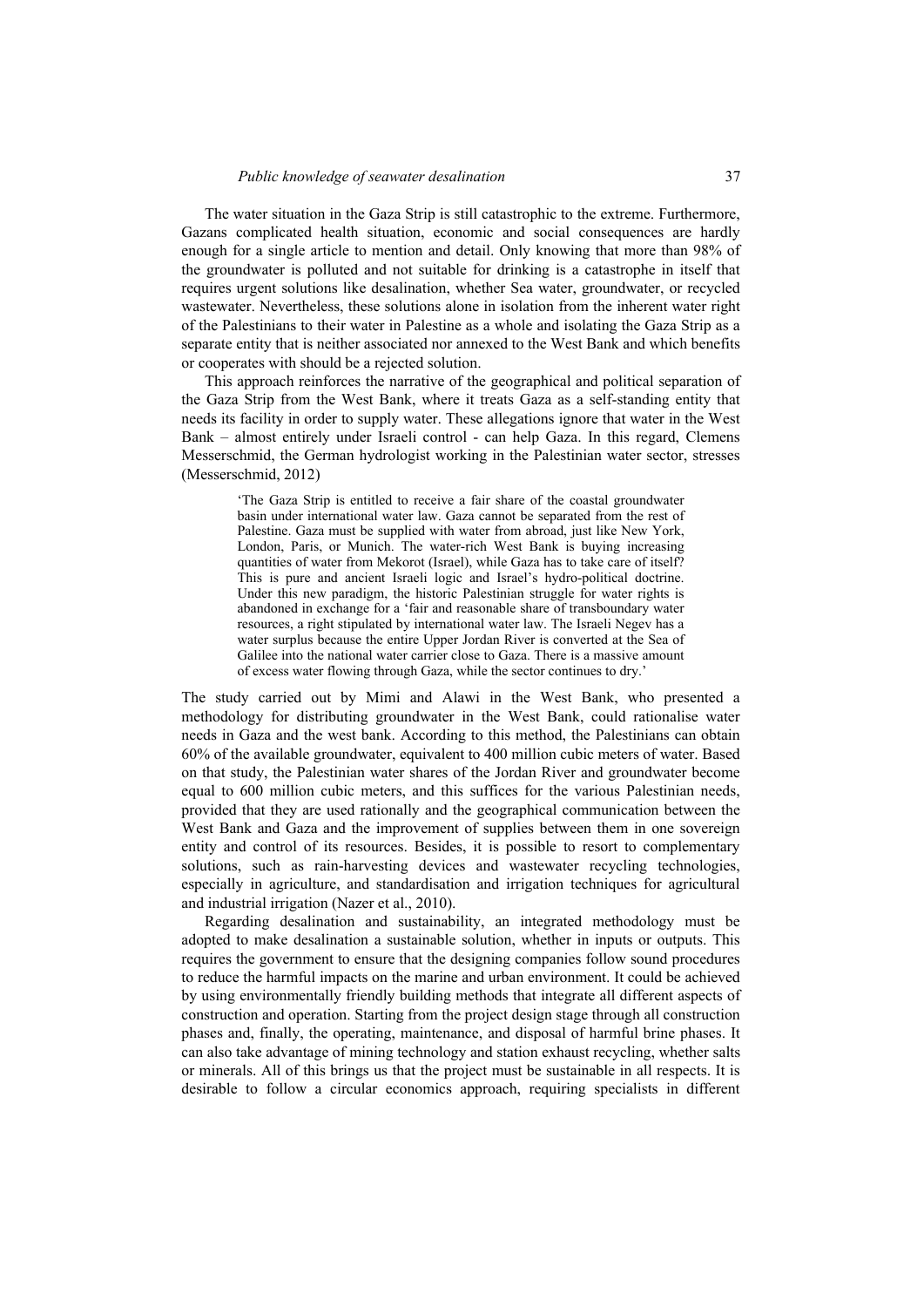disciplines and interlocking sciences to participate in all its stages, especially in sustainable development.

Therefore, what is required is an integrated management approach that efficiently manages available resources and seeks to find complementary ones. That includes the various types of desalination provided that they are sustainable and do not affect the environment negatively, or the impact is minimal.

All of the aforementioned takes us to a higher level of integration in which the citizen becomes a part of decision-making and implementation, significantly when awareness and education about water, development, sustainability, and proper management issues increase.

### **6 Conclusions**

The research has investigated to what extent socio-demographics, motivational factors, and information use shape public awareness and knowledge about desalination and its impacts on the environment in Gaza, Palestine. The study indicates that the public lacks an understanding of fundamental ideas concerning desalination and its effect on the environment. Furthermore, the results show a significant lack of knowledge, including all the layers of society. Also, the study ensures that current ways of raising awareness and knowledge among the public about environmental issues are weak and include significant problems in building connections and bonds with society. Moreover, the research foretells that increasing desalination plants aiming to supply fresh water in Gaza probably leads to more pollution in the environment. So, there is a significant demand for plenty of public education, media campaigns, improvement of government policies to raise people's knowledge about the new technologies, and the ability to comprehend how this affects the environment.

Finally, targeted education and additional reaching efforts are going to be essential for addressing the knowledge gap. Moreover, the study recommends more analysis for public awareness to identify the influence of extra variables that increase policy-relevant knowledge of water sectors, like desalination and water treatment.

## **Acknowledgements**

This research received no specific grant from any funding agency in the public, commercial, or not- for-profit sectors.

### **References**

- Al-Khatib, I.A., Arafat, H.A., Daoud, R. and Shwahneh, H. (2009) 'Enhanced solid waste management and understanding the effects of gender, income marital status and religious convictions on attitudes and practices related to street littering in Nablus-Palestinian territory', *Waste Management*, Vol. 29, pp.499–455, http://dx.doi.org/10.1016/j.wasman.2008.02.004.
- Agha, S.R. (2006) 'Optimizing routing of municipal solid waste collection vehicles in Deir El- Balah – Gaza strip', *The Islamic University Journal (Series of Natural Studies and Engineering*, Vol. 14, No. 2, pp.75–89 [online] http//www.iugaza.edu.ps/ara/research/ (accessed 14 May 2018).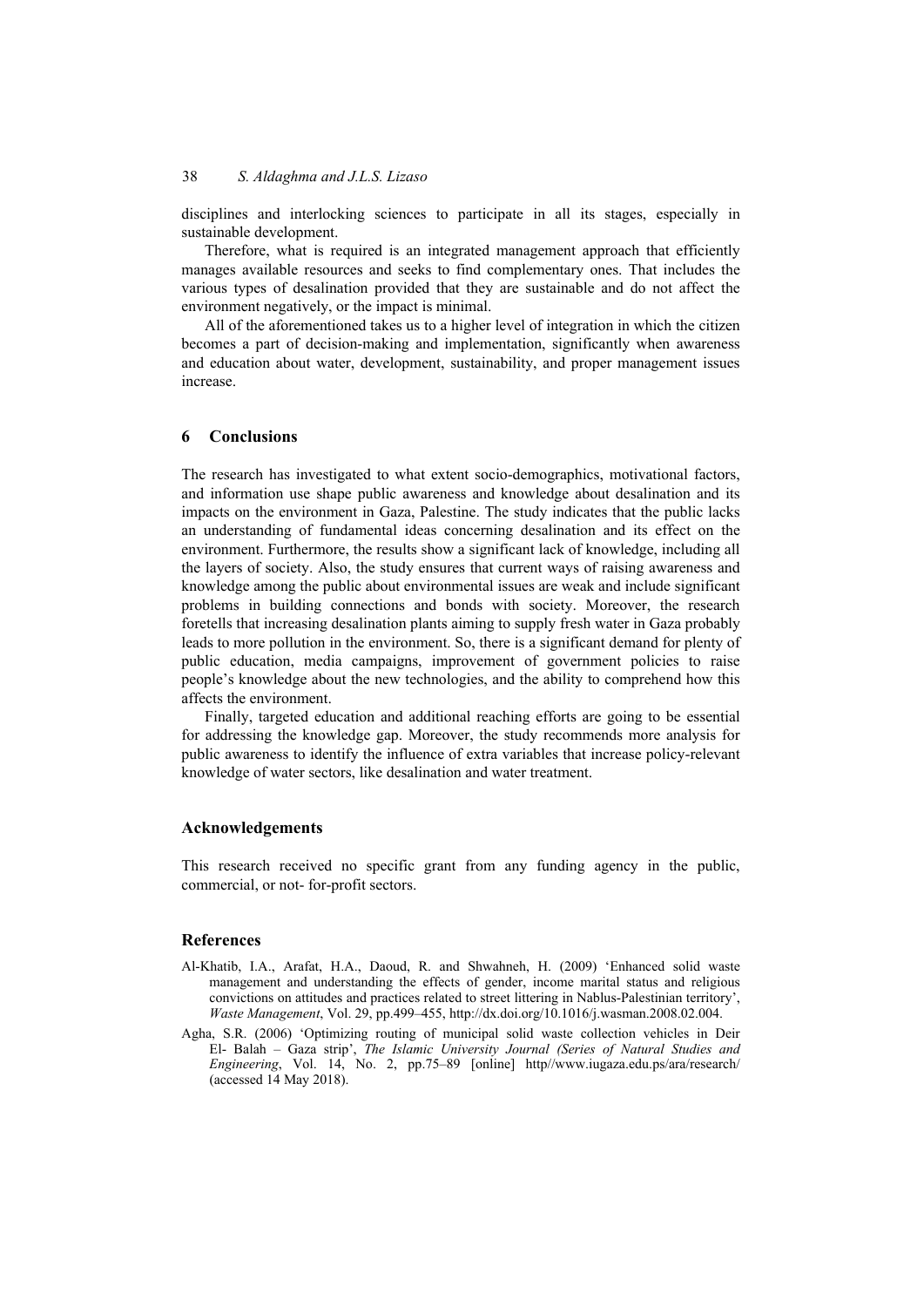- Aish, A.M. (2011) 'Water quality evaluation of small-scale desalination plants in the Gaza Strip, Palestine', *Desalination and Water Treatment*, Vol. 29, Nos. 1–3, pp.164–173, https://DOI.org/10.5004/dwt.2011.1765.
- Al-Agha, M.R. and Mortaja, R.S. (2005) 'Desalination in the Gaza strip: drinking water supply and environmental impact', *Desalination*, Vol. 173, No. 2, pp.157–171, https://DOI.org/ 10.1016/j.desal.2004.06.212.
- Alazaiza, M.Y. (2013) *Development of Safety Plan for Desalinated Water Use in Gaza Strip Middle Governorate Case Study*, The Islamic University of Gaza [online] http://library.iugaza.edu.ps/thesis/109784.pdf (accessed 14 May 2018).
- al-Shalalfeh, Z., Napier, F. and Scandrett, E. (2018) 'Water nakba in Palestine: sustainable development goal 6 versus Israeli hydro-hegemony', *Local Environment*, Vol. 23, No. 1, pp.117–124, https://DOI.org/10.1080/13549839.2017.1363728.
- Aminrad, Z., Zarina, S., Sayed Zakariya, B., Hadi, A. S. and Sakari, M. (2013) 'Relationship between awareness, knowledge, and attitudes towards environmental education among secondary school students in Malaysia', *World Applied Sciences Journal*, Vol. 22, No. 9, pp.1326–1333, https://DOI.org/10.5829/idosi.wasj.2013.22.09.275.
- Awad, I.M. and Al Karaki, M.S. (2019) 'The impact of bank lending on Palestine economic growth: an econometric analysis of time series data', *Financial Innovation*, Vol. 5, No. 1, pp.1–21, https://DOI.org/10.1186/s40854-019-0130-8.
- Balfaqih, H., Al-Nory, M.T., Nopiah, Z.M. and Saibani, N. (2017) 'Environmental and economic performance assessment of desalination supply chain', *Desalination*, Vol. 406, pp.2–9, https://DOI.org/10.1016/j.desal.2016.08.004.
- Bashitialshaaer, R., Persson, K.M. and Aljaradin, M. (2012) *Desalination and Power Plants Together for Water and Peace A Case study of the Gaza-Strip*, Palestine [online] http://www.tvrl.se/ma/Documents/Desalination and Power Plants Together for Water and Peace.pdf (accessed 14 May 2018).
- Bell, M. and Carolan, M.S. (2009) *An Invitation to Environmental Sociology*, 3rd ed., Pine Forge Press, Los Angeles.
- Bennett and Dean B. (1984) *Evaluating Environmental Education in Schools a Practical Guide for Teachers* [online] http://unesdoc.unesco.org/images/0006/000661/066120eo.pdf (accessed 15 May 2018).
- Boghossian, P. (2010) *Fear of Knowledge: Against Relativism and Constructivism*, Vol. 9780199287, 'Oxford publisher, https://DOI.org/10.1093/acprof:oso/9780199287185. 001.0001.
- Clayton Littlejohn. (2014) *How and Why Knowledge is First. King's College London* [online] https://philarchive.org/archive/LITHAWv1 (accessed 15 May 2018).
- Chakli, F. (2013) *Water Desalination Projects in the Gaza Strip a Geographic Study*, The Islamic University of Gaza.
- Cruz, R.M. and De La Vega, L. (2004) *Awareness, Knowledge, And Attitude About Environmental Education: Resp* [online] http://stars.library.ucf.edu/etd/178.
- Delli Carpini, M.X. and Keeter, S. (1996) '*What Americans Know About Politics and Why It Matters*, Yale University Press [online] https://yalebooks.yale.edu/book/9780300072754/ what-americans-know-about-politics-and-why-it-matters.
- Desalination in the Gaza strip: drinking water supply and environmental impact. (2005) *Desalination*, Vol. 173, No. 2, pp.157–171, https://DOI.org/10.1016/J.DESAL.2004.06.212.
- Druckman, J.N. (2005) *Media Matter: How Newspapers and Television News Cover Campaigns and Influence Voters*, Taylor & Francis Inc., Vol. 22, pp.463–481, https://DOI.org/10.1080/ 10584600500311394.
- Duda, M.D., Jones, M., Criscione, A., Craun, C., Beppler, T., Winegord, T. and Herrick, J.B. (2007) '*California Residents' Opinions on And Attitudes Toward Coastal Fisheries and Their Management* [online] www.responsivemanagement.com (accessed 10 May 2018).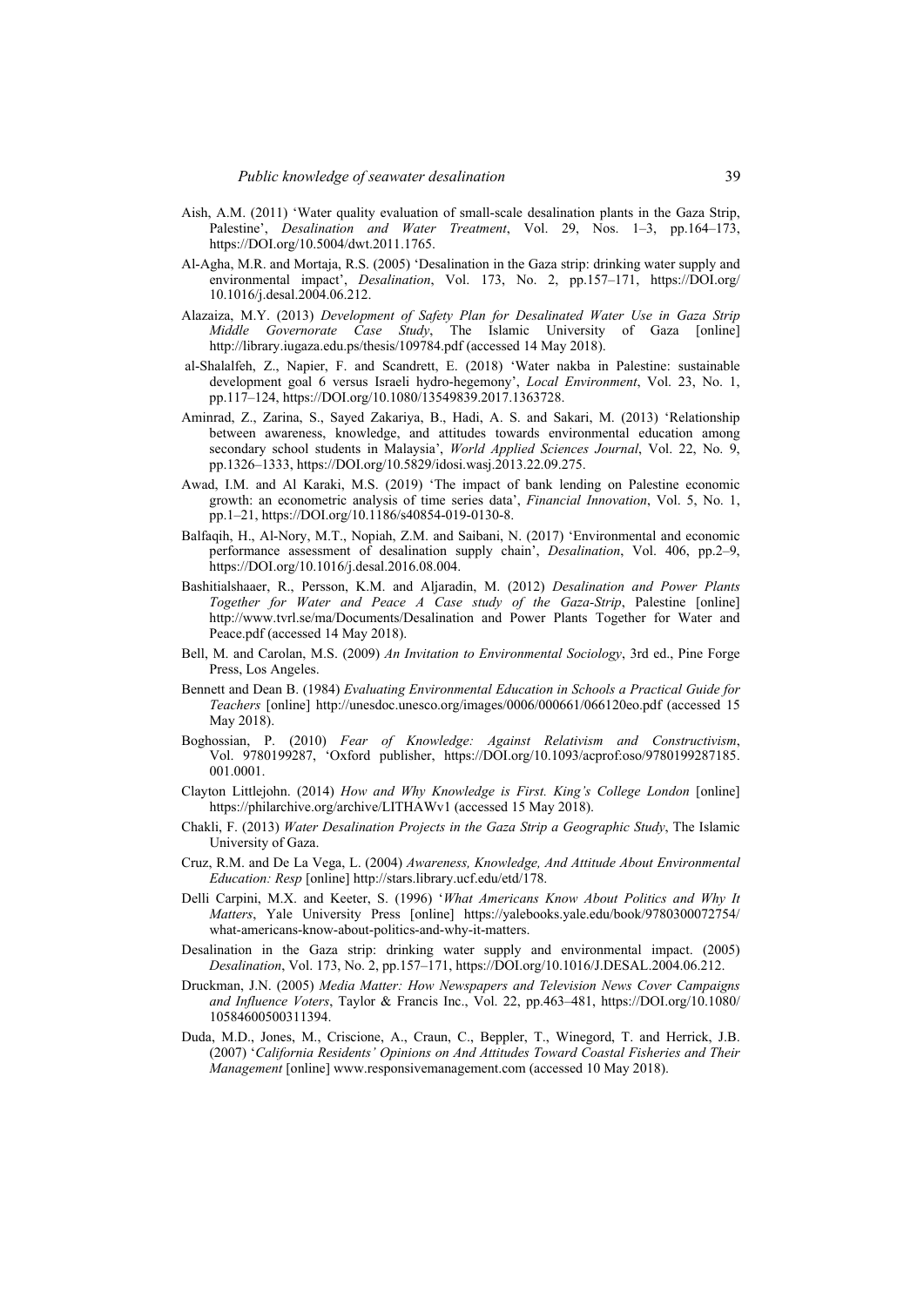- Eckhardt, B.B., Wood, M.R. and Jacobvitz, R.S. (1991) 'Verbal ability and prior knowledge', *Communication Research*, Vol. 18, No. 5, pp.636–649, https://DOI.org/10.1177/ 009365091018005004.
- EIB (2016) *Gaza Central Desalination Plant Project' The Impact on Water Security in Gaza World Water Week*, August [online] http://programme.worldwaterweek.org/sites/default/files/ 4\_eib\_stockholm\_meeting\_gaza\_desal ination\_project.pdf.
- Ettema, J.S. and Kline, F.G. (1977) 'Contingent conditions for understanding the knowledge gap', *Communication Research*, Vol. 4, No. 2 [online] https://deepblue.lib.umich.edu/bitstream/ handle/2027.42/67566/10.1177\_009365027700400204.pdf;sequence=2 (accessed 9 May 2018).
- Fernández Torquemada, Y Carratalá, A., Sánchez-Lizaso, J. L. (2019) 'Impact of brine on the marine environment and how it can be reduced', *Desalination and Water Treatment*, Vol. 167, pp.27-37, DOI:10.5004/dwt.2019.24615.
- Fletcher, S., Potts, J.S., Heeps, C. and Pike, K. (2009) 'Public awareness of marine environmental issues in the UK', *Marine Policy*, Vol. 33, No. 2, pp.370–375, https://DOI.org/10.1016/ J.MARPOL.2008.08.004.
- Heck, N., Paytan, A., Potts, D.C. and Haddad, B. (2016) 'Coastal residents' literacy about seawater desalination and its impacts on marine ecosystems in California', *Marine Policy*, Vol. 68, pp.178–186, https://DOI.org/10.1016/j.marpol.2016.03.004.
- Hrachovec, H. and Pichler, A. (2008) *Philosophy of the Information Society*, Vol. 2 [online] https://lirias.kuleuven.be/bitstream/123456789/485001/4/2007.08.10-Druckvorlage+ Hrachovec+ALWS+Bd.+7-StefanGradmann-275-286.pdf (accessed 11 May 2018).
- Ibraheem, A. and Saleh, A. (2007) *Impact of Pumping on Saltwater Intrusion in Gaza Coastal Aquifer, Palestine*, An-Najah National University.
- Ismail, M. (2003) *Prospects of Water Desalination in the Gaza Strip Mahmoud Ismail*, KTH Land and Water Resources Engineering.
- Jāmiʻah al-Islāmīyah, H.A. and Ghabayen, S.M. (2017) 'Solar energy to optimize the cost of RO desalination plant case study: Deir Elbalah SWRO plant in the Gaza strip', *Journal of Engineering Research and Technology*, Vol. 4, No. 4 [online] http://journal.iugaza.edu.ps/ index.php/JERT/article/view/3337 (accessed 13 May 2018).
- Lattemann, S. and Bleninger, T. (2010) *Seawater Desalination and the Environment Course Description*, p.6200.
- Lovrich, N.P. and Pierce, J.C. (1984) 'Knowledge gap' phenomena', *Communication Research*, Vol. 11, No. 3, pp.415–434, https://DOI.org/10.1177/009365084011003005.
- Mayla, Y.A., Amr, S.A. and Shatat, O. (2009) *Evaluation of Common and Small Scale Brackish Water Desalination Plant for Drinking Purposes in Gaza Striinat*, Gaza [online] http://site.iugaza.edu.ps/rkhatib/files/2016/05/evaluation-common-and-small- scale-brackishwater-desalination-plant-drinking-purposes-gaza-strip-200.pdf (accessed 11 May 2018).
- McKenzie-Mohr, D., Nemiroff, L.S., Beers, L. and Desmarais, S. (1995) 'Determinants of responsible environmental behavior', *Journal of Social Issues*, Vol. 51, No. 4, pp.139–156, https://DOI.org/10.1111/j.1540-4560.1995.tb01352.x.
- McNeill, P. (1990) *Research Methods*, Routledge [online] https://books.google.es/books/about/ Research\_Methods.html?id=BVRuUzoqpmQC&redir\_esc=y (accessed 16 May 2018).
- Messerschmid, C. (2012) 'Water in Gaza: problems and prospects', *SSRN Electronic Journal*, October, https://DOI.org/10.2139/ssrn.1764252.
- Monterey Bay National Marine Sanctuary (2012) *Monterey Bay National Marine Sanctuary Impacts of Desalination on Coastal Ecosystems*.
- Nazer, D.W., Tilmant, A., Mimi, Z., Siebel, M.A., Van der Zaag, P. and Gijzen, H.J. (2010) 'Optimizing irrigation water use in the west bank', *Palestine. Agricultural Water Management*, Vol. 97, No. 2, pp.339–345.